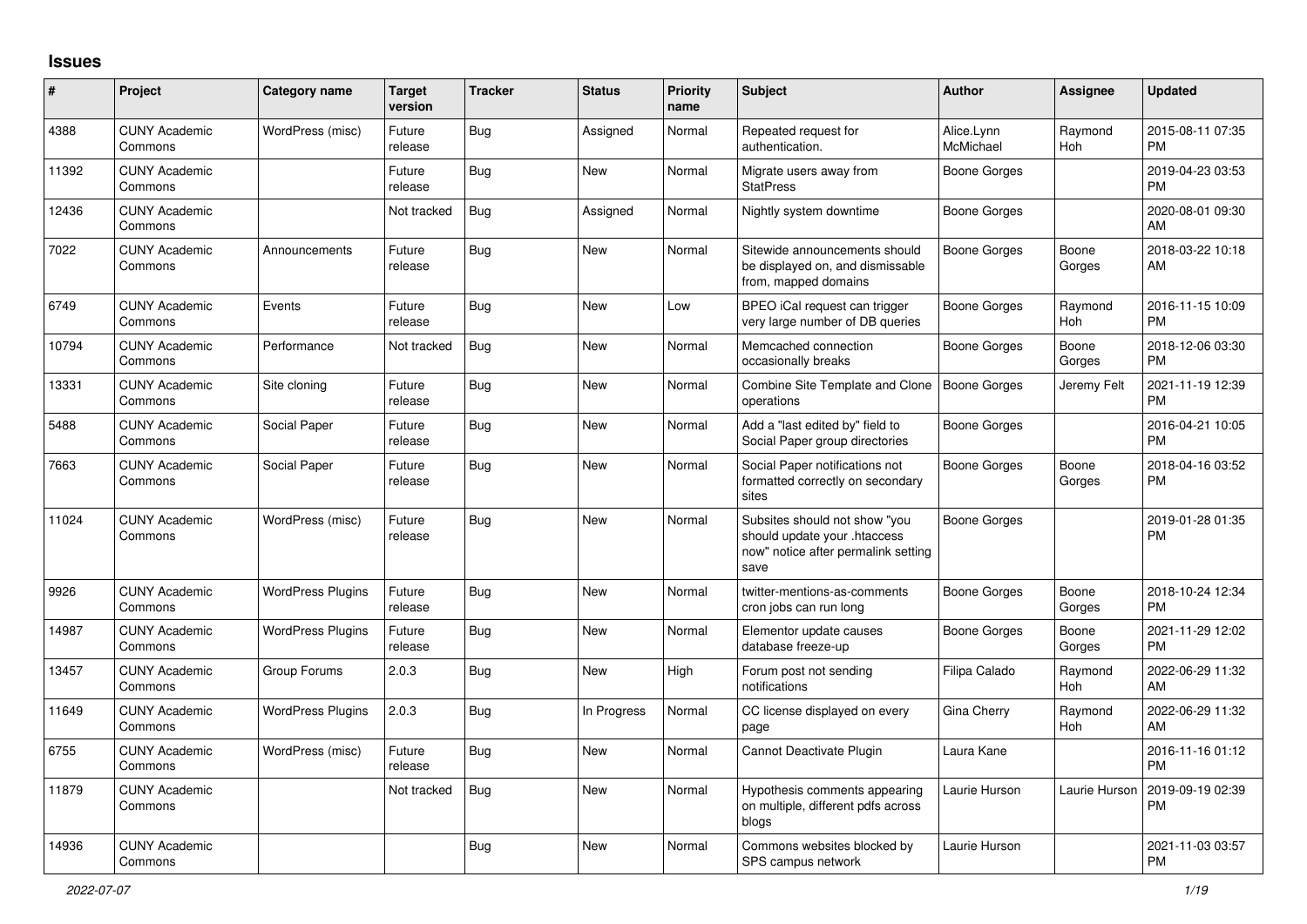| #     | Project                         | <b>Category name</b>       | <b>Target</b><br>version | <b>Tracker</b> | <b>Status</b>        | <b>Priority</b><br>name | <b>Subject</b>                                                                                | <b>Author</b> | Assignee            | <b>Updated</b>                |
|-------|---------------------------------|----------------------------|--------------------------|----------------|----------------------|-------------------------|-----------------------------------------------------------------------------------------------|---------------|---------------------|-------------------------------|
| 14940 | <b>CUNY Academic</b><br>Commons |                            |                          | Bug            | <b>New</b>           | Normal                  | Discrepancy between Commons<br>profile "sites" and actual # of sites                          | Laurie Hurson |                     | 2021-11-08 11:09<br>AM        |
| 15757 | <b>CUNY Academic</b><br>Commons |                            |                          | Bug            | New                  | Normal                  | Members # do not match                                                                        | Laurie Hurson |                     | 2022-03-30 04:52<br><b>PM</b> |
| 12438 | <b>CUNY Academic</b><br>Commons | Courses                    | Not tracked              | <b>Bug</b>     | <b>New</b>           | Normal                  | Site appearing twice                                                                          | Laurie Hurson | Boone<br>Gorges     | 2020-02-18 01:34<br><b>PM</b> |
| 16199 | <b>CUNY Academic</b><br>Commons | <b>Directories</b>         | 2.0.3                    | Bug            | New                  | Normal                  | Removed "Semester" Filter from<br><b>Courses Directory</b>                                    | Laurie Hurson | Boone<br>Gorges     | 2022-06-29 11:32<br>AM        |
| 9289  | <b>CUNY Academic</b><br>Commons | <b>WordPress Plugins</b>   | Future<br>release        | Bug            | Reporter<br>Feedback | Normal                  | Email Users Plugin                                                                            | Laurie Hurson | Boone<br>Gorges     | 2018-10-24 12:34<br><b>PM</b> |
| 11415 | <b>CUNY Academic</b><br>Commons | <b>WordPress Plugins</b>   | Not tracked              | <b>Bug</b>     | Reporter<br>Feedback | Normal                  | <b>Blog Subscriptions in Jetpack</b>                                                          | Laurie Hurson |                     | 2019-05-14 10:34<br>AM        |
| 9060  | <b>CUNY Academic</b><br>Commons | Commons In A Box           | Not tracked              | <b>Bug</b>     | Hold                 | Normal                  | Problems with CBox image library<br>/ upload                                                  | Lisa Rhody    | Raymond<br>Hoh      | 2018-01-10 03:26<br><b>PM</b> |
| 6644  | <b>CUNY Academic</b><br>Commons |                            | Not tracked              | <b>Bug</b>     | Reporter<br>Feedback | High                    | White Screen at Login Pge                                                                     | Luke Waltzer  | Raymond<br>Hoh      | 2016-11-21 10:34<br><b>PM</b> |
| 5317  | <b>CUNY Academic</b><br>Commons | Group Blogs                | Not tracked              | Bug            | Reporter<br>Feedback | Normal                  | Notifications of New Post Didn't<br>Come                                                      | Luke Waltzer  | Samantha<br>Raddatz | 2016-03-21 10:41<br><b>PM</b> |
| 5268  | <b>CUNY Academic</b><br>Commons | Group Forums               | Future<br>release        | <b>Bug</b>     | Assigned             | Normal                  | Long-time to post to multiple<br>groups                                                       | Luke Waltzer  | Daniel Jones        | 2016-09-07 06:31<br><b>PM</b> |
| 7928  | <b>CUNY Academic</b><br>Commons | Group Forums               | Not tracked              | Bug            | <b>New</b>           | Normal                  | Duplicate Forum post                                                                          | Luke Waltzer  | Raymond<br>Hoh      | 2017-04-11 09:27<br><b>PM</b> |
| 13430 | <b>CUNY Academic</b><br>Commons | Reply By Email             | Not tracked              | <b>Bug</b>     | New                  | Normal                  | Delay in RBE                                                                                  | Luke Waltzer  | Raymond<br>Hoh      | 2020-10-13 11:16<br>AM        |
| 7981  | <b>CUNY Academic</b><br>Commons | Social Paper               | Future<br>release        | <b>Bug</b>     | <b>New</b>           | Normal                  | Social Paper comments should not<br>go to spam                                                | Luke Waltzer  | Boone<br>Gorges     | 2018-04-16 03:52<br><b>PM</b> |
| 6356  | <b>CUNY Academic</b><br>Commons | <b>WordPress Plugins</b>   | Future<br>release        | Bug            | Reporter<br>Feedback | Low                     | Should Subscribe2 be<br>deprecated?                                                           | Luke Waltzer  |                     | 2017-03-20 12:20<br><b>PM</b> |
| 11971 | <b>CUNY Academic</b><br>Commons | <b>Email Notifications</b> | Future<br>release        | <b>Bug</b>     | Reporter<br>Feedback | Low                     | Pictures obscured in emailed post<br>notifications                                            | Marilyn Weber | Raymond<br>Hoh      | 2019-11-21 01:14<br><b>PM</b> |
| 9835  | <b>CUNY Academic</b><br>Commons | Group Forums               | Future<br>release        | Bug            | Assigned             | Normal                  | add a "like" function?                                                                        | Marilyn Weber | <b>Erik Trainer</b> | 2018-06-05 01:49<br><b>PM</b> |
| 13328 | <b>CUNY Academic</b><br>Commons | Group Forums               | Not tracked              | Bug            | Reporter<br>Feedback | Normal                  | cross-posting in two related<br>groups                                                        | Marilyn Weber | Raymond<br>Hoh      | 2020-09-15 10:39<br><b>PM</b> |
| 5282  | <b>CUNY Academic</b><br>Commons | Social Paper               | Future<br>release        | Bug            | <b>New</b>           | Normal                  | Replying via email directs to paper<br>but not individual comment.                            | Marilyn Weber | Raymond<br>Hoh      | 2016-03-02 01:48<br><b>PM</b> |
| 12360 | <b>CUNY Academic</b><br>Commons | <b>WordPress Themes</b>    | Not tracked              | Bug            | Reporter<br>Feedback | Normal                  | site just says "DANTE We are<br>currently in maintenance mode,<br>please check back shortly." | Marilyn Weber |                     | 2020-02-04 12:13<br><b>PM</b> |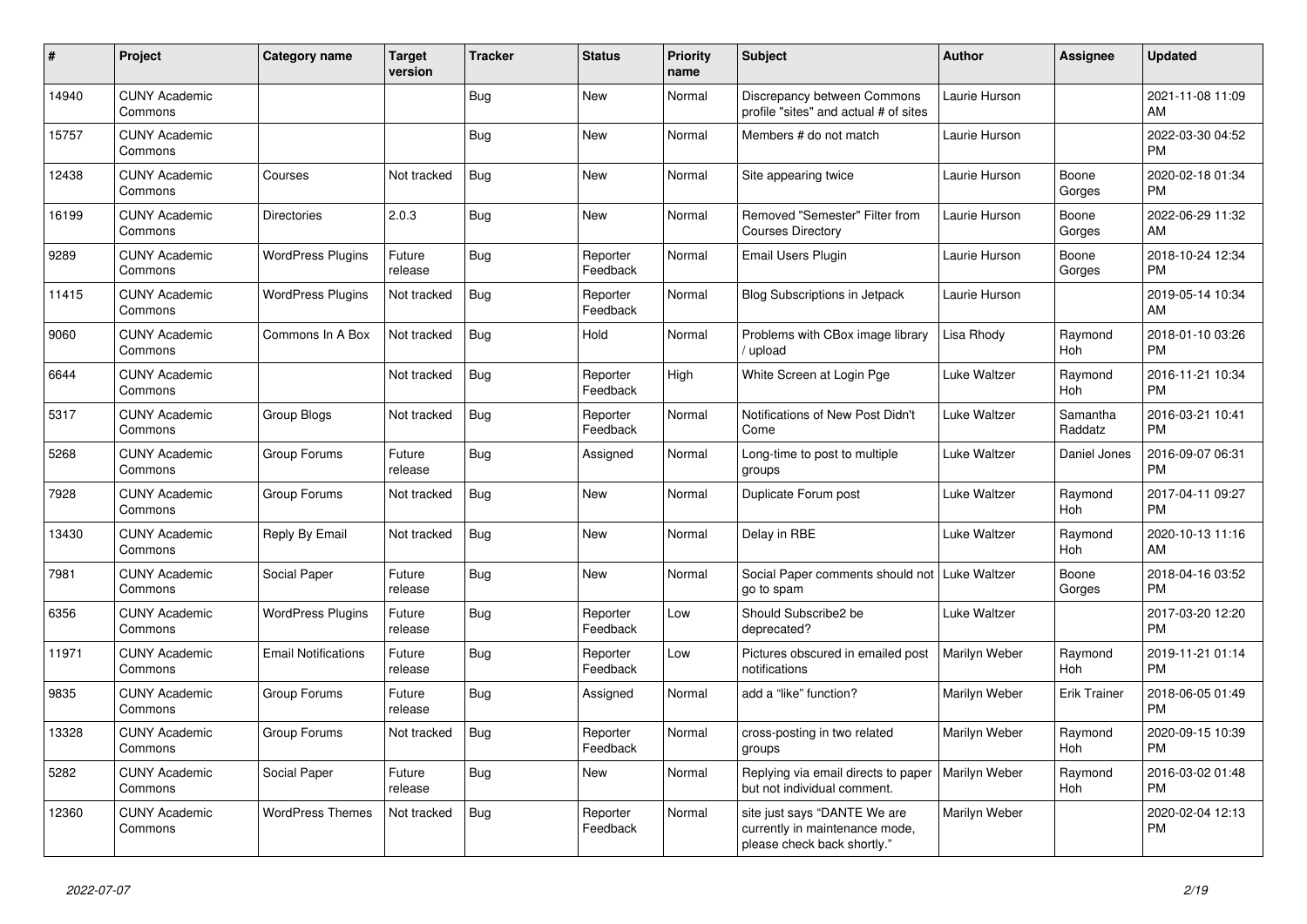| ∦     | Project                         | <b>Category name</b>       | <b>Target</b><br>version | <b>Tracker</b> | <b>Status</b>        | <b>Priority</b><br>name | <b>Subject</b>                                                         | <b>Author</b>      | <b>Assignee</b>     | <b>Updated</b>                |
|-------|---------------------------------|----------------------------|--------------------------|----------------|----------------------|-------------------------|------------------------------------------------------------------------|--------------------|---------------------|-------------------------------|
| 2576  | <b>NYCDH Community</b><br>Site  |                            |                          | <b>Bug</b>     | Hold                 | Low                     | Test Next Button in Javascript<br><b>Tutorial Under Activities</b>     | <b>Mark Newton</b> | Alex Gil            | 2013-05-18 02:55<br><b>PM</b> |
| 10262 | <b>CUNY Academic</b><br>Commons |                            | Not tracked              | Bug            | Reporter<br>Feedback | Normal                  | Newsletter Plugin: Broken Image<br>at Bottom of All Newsletters        | Mark Webb          | Raymond<br>Hoh      | 2018-08-30 05:17<br><b>PM</b> |
| 10678 | <b>CUNY Academic</b><br>Commons |                            | Not tracked              | <b>Bug</b>     | Reporter<br>Feedback | High                    | Newsletter Plugin Not Sending Out   Mark Webb<br><b>Newsletters</b>    |                    | Boone<br>Gorges     | 2019-09-16 09:38<br><b>PM</b> |
| 11120 | <b>CUNY Academic</b><br>Commons | <b>WordPress Plugins</b>   | Not tracked              | <b>Bug</b>     | Reporter<br>Feedback | Normal                  | Events Manager Events Not<br>Showing Up                                | Mark Webb          |                     | 2019-02-27 04:10<br><b>PM</b> |
| 10769 | <b>CUNY Academic</b><br>Commons | <b>WordPress Themes</b>    | Not tracked              | Bug            | Reporter<br>Feedback | Normal                  | 2011 Theme Sidebar                                                     | Mark Webb          |                     | 2018-12-04 04:09<br><b>PM</b> |
| 13949 | <b>CUNY Academic</b><br>Commons |                            | Not tracked              | <b>Bug</b>     | <b>New</b>           | Normal                  | Continued debugging of runaway<br>MySQL connections                    | Matt Gold          | Boone<br>Gorges     | 2021-09-14 10:42<br>AM        |
| 16307 | <b>CUNY Academic</b><br>Commons |                            |                          | Bug            | <b>New</b>           | Normal                  | Add brief messaging to<br>accept/decline group membership<br>requests  | <b>Matt Gold</b>   | Boone<br>Gorges     | 2022-06-27 06:13<br><b>PM</b> |
| 2618  | <b>NYCDH Community</b><br>Site  |                            |                          | <b>Bug</b>     | Assigned             | Low                     | Mark blogs as spam when created   Matt Gold<br>by users marked as spam |                    | Boone<br>Gorges     | 2013-06-09 11:38<br><b>PM</b> |
| 8992  | NYCDH Community<br>Site         |                            |                          | Bug            | Assigned             | Normal                  | Multiple RBE error reports                                             | <b>Matt Gold</b>   | Raymond<br>Hoh      | 2017-12-11 05:43<br><b>PM</b> |
| 5691  | <b>CUNY Academic</b><br>Commons | <b>Blogs (BuddyPress)</b>  | Future<br>release        | <b>Bug</b>     | Assigned             | High                    | Differing numbers on Sites display                                     | Matt Gold          | Raymond<br>Hoh      | 2016-06-13 01:37<br><b>PM</b> |
| 9979  | <b>CUNY Academic</b><br>Commons | <b>Email Notifications</b> | Not tracked              | <b>Bug</b>     | Reporter<br>Feedback | Normal                  | Reports of slow email activation<br>emails                             | <b>Matt Gold</b>   | Boone<br>Gorges     | 2018-08-29 09:40<br><b>PM</b> |
| 3419  | <b>CUNY Academic</b><br>Commons | Group Invitations          | 1.6.14                   | Bug            | Testing<br>Required  | Normal                  | Neatening the display of<br>messages on group requests                 | <b>Matt Gold</b>   | Boone<br>Gorges     | 2014-09-01 09:29<br><b>PM</b> |
| 6995  | <b>CUNY Academic</b><br>Commons | Home Page                  | Not tracked              | <b>Bug</b>     | Assigned             | Normal                  | member filter on homepage not<br>working                               | <b>Matt Gold</b>   | Raymond<br>Hoh      | 2016-12-11 09:46<br>PM        |
| 6671  | <b>CUNY Academic</b><br>Commons | Reply By Email             | Not tracked              | Bug            | Assigned             | Normal                  | "Post too often" RBE error<br>message                                  | Matt Gold          | Raymond<br>Hoh      | 2016-11-11 09:55<br>AM        |
| 8991  | <b>CUNY Academic</b><br>Commons | Reply By Email             | Not tracked              | Bug            | Hold                 | Normal                  | RBE duplicate email message<br>issue                                   | Matt Gold          | Raymond<br>Hoh      | 2018-02-18 08:53<br><b>PM</b> |
| 4661  | <b>CUNY Academic</b><br>Commons | <b>User Experience</b>     | Future<br>release        | <b>Bug</b>     | Assigned             | Normal                  | Simplify Events text                                                   | <b>Matt Gold</b>   | Samantha<br>Raddatz | 2015-10-02 09:06<br><b>PM</b> |
| 10040 | <b>CUNY Academic</b><br>Commons | WordPress (misc)           | Not tracked              | Bug            | Reporter<br>Feedback | Normal                  | User doesn't see full list of themes                                   | <b>Matt Gold</b>   | Boone<br>Gorges     | 2018-07-25 10:12<br>AM        |
| 2167  | <b>CUNY Academic</b><br>Commons | WordPress (misc)           | Future<br>release        | <b>Bug</b>     | Assigned             | Normal                  | <b>CAC-Livestream Plugin Issues</b>                                    | Michael Smith      | Dominic<br>Giglio   | 2015-01-02 03:06<br><b>PM</b> |
| 9346  | <b>CUNY Academic</b><br>Commons | WordPress (misc)           | Not tracked              | <b>Bug</b>     | <b>New</b>           | Normal                  | Clone cetls.bmcc.cuny.edu for<br>development                           | Owen Roberts       | Raymond<br>Hoh      | 2018-03-06 05:35<br><b>PM</b> |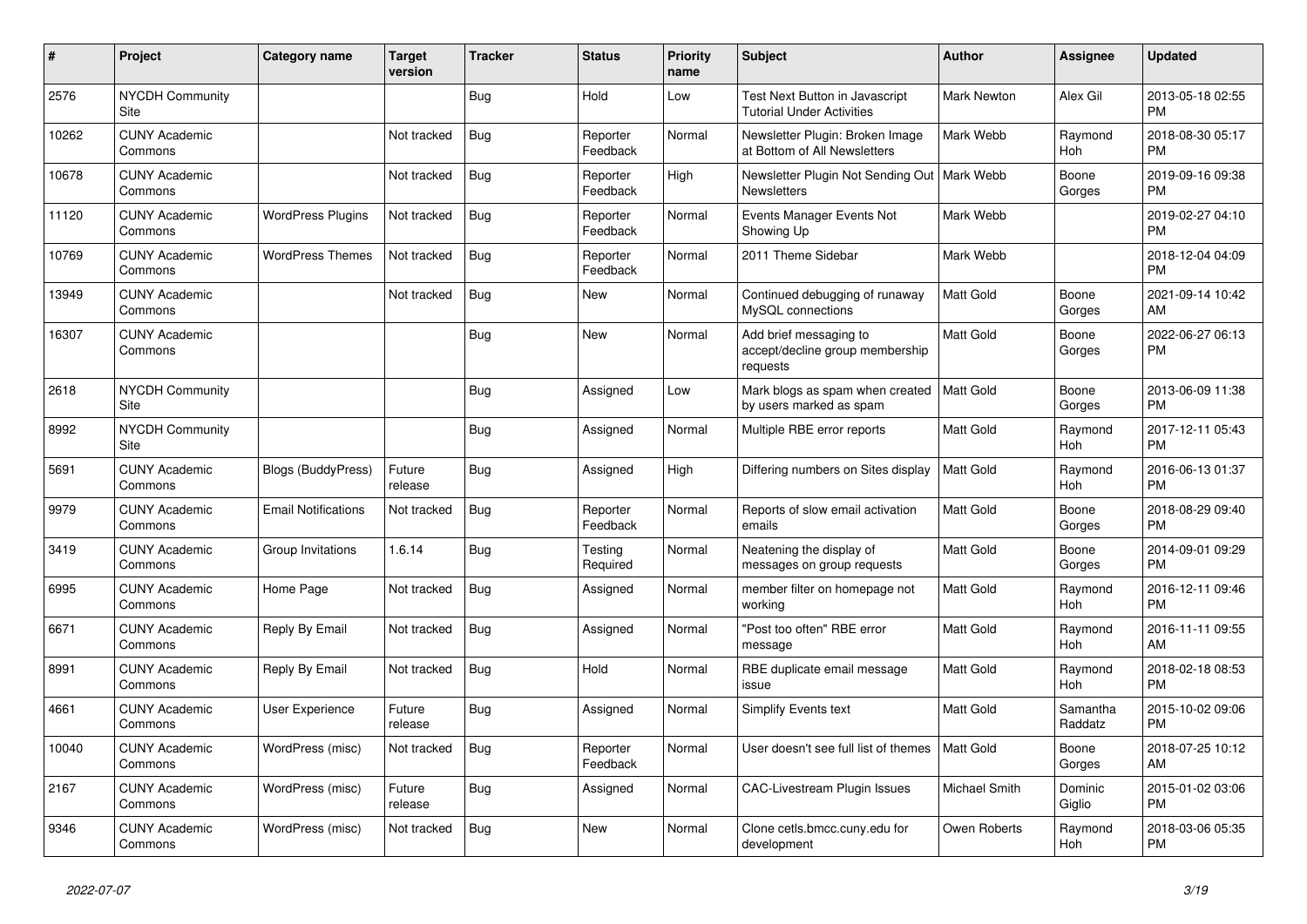| #     | Project                         | Category name            | <b>Target</b><br>version | <b>Tracker</b> | <b>Status</b>        | <b>Priority</b><br>name | <b>Subject</b>                                                                                  | Author                  | Assignee        | <b>Updated</b>                |
|-------|---------------------------------|--------------------------|--------------------------|----------------|----------------------|-------------------------|-------------------------------------------------------------------------------------------------|-------------------------|-----------------|-------------------------------|
| 14483 | <b>CUNY Academic</b><br>Commons | WordPress - Media        | Not tracked              | <b>Bug</b>     | Reporter<br>Feedback | Normal                  | Wordpress PDF Embed Stopped<br>Working after JITP Media Clone                                   | Patrick DeDauw          | Boone<br>Gorges | 2021-05-20 01:51<br><b>PM</b> |
| 8675  | <b>CUNY Academic</b><br>Commons | User Onboarding          | Future<br>release        | <b>Bug</b>     | Reporter<br>Feedback | Low                     | Add new User search screen calls<br>for the input of email address but<br>doesn't work with one | Paul Hebert             | Boone<br>Gorges | 2017-10-11 11:17<br>AM        |
| 14792 | <b>CUNY Academic</b><br>Commons |                          |                          | Bug            | <b>New</b>           | Normal                  | Inconsistent email notifications<br>from gravity forms                                          | Raffi<br>Khatchadourian |                 | 2021-10-04 01:50<br><b>PM</b> |
| 16294 | <b>CUNY Academic</b><br>Commons |                          |                          | <b>Bug</b>     | <b>New</b>           | Urgent                  | CAC is down                                                                                     | Raffi<br>Khatchadourian |                 | 2022-06-27 02:00<br><b>PM</b> |
| 15242 | <b>CUNY Academic</b><br>Commons | Performance              | Not tracked              | <b>Bug</b>     | Reporter<br>Feedback | Normal                  | Slugist site                                                                                    | Raffi<br>Khatchadourian | Boone<br>Gorges | 2022-02-07 11:14<br>AM        |
| 15516 | <b>CUNY Academic</b><br>Commons | <b>WordPress Plugins</b> |                          | Bug            | Reporter<br>Feedback | Normal                  | Can't publish or save draft of post<br>on wordpress.com                                         | Raffi<br>Khatchadourian | Raymond<br>Hoh  | 2022-03-02 05:52<br><b>PM</b> |
| 11243 | <b>CUNY Academic</b><br>Commons | BuddyPress (misc)        | Future<br>release        | <b>Bug</b>     | <b>New</b>           | Normal                  | Audit bp-custom.php                                                                             | Raymond Hoh             | Raymond<br>Hoh  | 2022-04-26 11:59<br>AM        |
| 14496 | <b>CUNY Academic</b><br>Commons | Domain Mapping           | Future<br>release        | Bug            | New                  | Normal                  | Mapped domain SSO uses<br>third-party cookies                                                   | Raymond Hoh             | Raymond<br>Hoh  | 2021-05-24 04:03<br><b>PM</b> |
| 14908 | <b>CUNY Academic</b><br>Commons | Performance              |                          | <b>Bug</b>     | New                  | Normal                  | Stale object cache on cdev                                                                      | Raymond Hoh             | Boone<br>Gorges | 2021-12-07 09:45<br>AM        |
| 16177 | <b>CUNY Academic</b><br>Commons | Reply By Email           |                          | <b>Bug</b>     | <b>New</b>           | Normal                  | Switch to Inbound mode for RBE                                                                  | Raymond Hoh             | Raymond<br>Hoh  | 2022-05-30 04:32<br><b>PM</b> |
| 16255 | <b>CUNY Academic</b><br>Commons | WordPress (misc)         |                          | Bug            | New                  | Normal                  | Need to define 'MULTISITE'<br>constant in wp-config.php                                         | Raymond Hoh             |                 | 2022-06-19 09:31<br>AM        |
| 3691  | <b>CUNY Academic</b><br>Commons | <b>WordPress Plugins</b> | Future<br>release        | <b>Bug</b>     | New                  | Normal                  | <b>WPMU Domain Mapping</b><br>Debugging on cdev                                                 | Raymond Hoh             | Matt Gold       | 2014-12-12 09:04<br>AM        |
| 3939  | <b>CUNY Academic</b><br>Commons | <b>WordPress Plugins</b> | Future<br>release        | <b>Bug</b>     | Hold                 | Normal                  | Activity stream support for<br>Co-Authors Plus plugin                                           | Raymond Hoh             | Raymond<br>Hoh  | 2015-11-09 06:13<br><b>PM</b> |
| 16319 | <b>CUNY Academic</b><br>Commons | <b>WordPress Plugins</b> | 2.0.3                    | Bug            | New                  | Normal                  | Request for Events Calendar Pro<br>5.14.2 update                                                | Raymond Hoh             | Raymond<br>Hoh  | 2022-07-01 04:16<br><b>PM</b> |
| 4438  | <b>CUNY Academic</b><br>Commons | Events                   | Future<br>release        | <b>Bug</b>     | Assigned             | Normal                  | Events Calendar - Export<br><b>Recurring Events</b>                                             | scott voth              | Daniel Jones    | 2016-05-23 04:25<br><b>PM</b> |
| 4535  | <b>CUNY Academic</b><br>Commons | My Commons               | Future<br>release        | <b>Bug</b>     | <b>New</b>           | Low                     | My Commons filter issue                                                                         | scott voth              | Raymond<br>Hoh  | 2015-09-01 11:17<br>AM        |
| 5827  | <b>CUNY Academic</b><br>Commons | <b>Public Portfolio</b>  | Future<br>release        | Bug            | Assigned             | Normal                  | Academic Interests square bracket   scott voth<br>links not working                             |                         | Chris Stein     | 2016-08-11 11:59<br><b>PM</b> |
| 14113 | <b>CUNY Academic</b><br>Commons | WordPress (misc)         | Future<br>release        | <b>Bug</b>     | Hold                 | Normal                  | Block Editor Not Working on this<br>page - Json error                                           | scott voth              | Boone<br>Gorges | 2021-03-05 11:01<br>AM        |
| 16245 | <b>CUNY Academic</b><br>Commons | WordPress (misc)         |                          | <b>Bug</b>     | Reporter<br>Feedback | Normal                  | Save Button missing on<br>WordPress Profile page                                                | scott voth              | Raymond<br>Hoh  | 2022-06-16 03:09<br><b>PM</b> |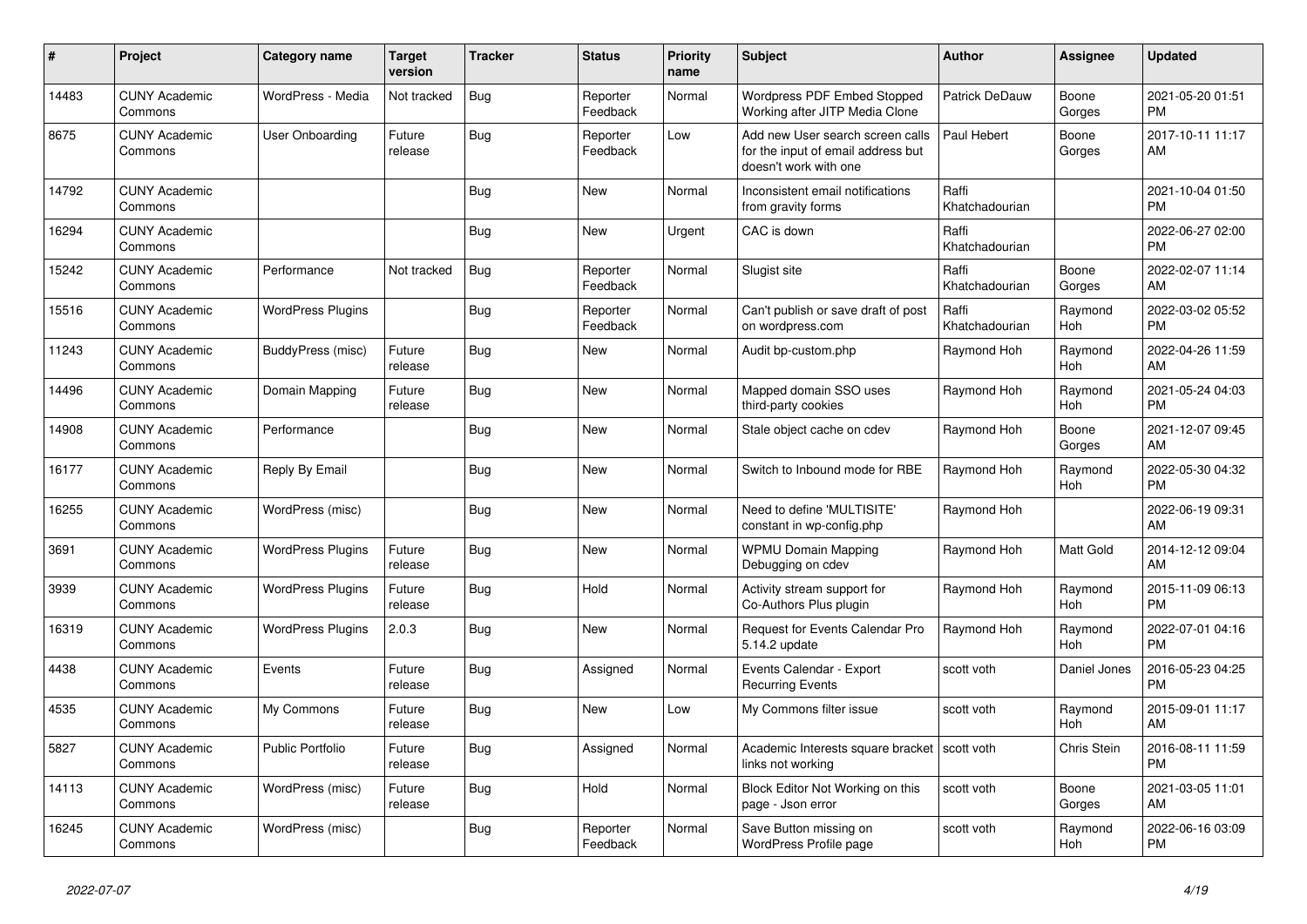| #     | <b>Project</b>                  | <b>Category name</b>     | <b>Target</b><br>version | <b>Tracker</b> | <b>Status</b>        | Priority<br>name | <b>Subject</b>                                                                             | Author               | Assignee          | <b>Updated</b>                |
|-------|---------------------------------|--------------------------|--------------------------|----------------|----------------------|------------------|--------------------------------------------------------------------------------------------|----------------------|-------------------|-------------------------------|
| 9515  | <b>CUNY Academic</b><br>Commons | <b>WordPress Plugins</b> | Not tracked              | <b>Bug</b>     | Reporter<br>Feedback | Normal           | Text to Speech plugin - "More<br>Slowly" checkbox not working                              | scott voth           | Boone<br>Gorges   | 2018-06-13 02:26<br><b>PM</b> |
| 12573 | <b>CUNY Academic</b><br>Commons | <b>WordPress Plugins</b> | Future<br>release        | <b>Bug</b>     | New                  | Normal           | <b>CommentPress Core Issues</b>                                                            | scott voth           |                   | 2020-03-24 04:32<br><b>PM</b> |
| 4972  | <b>CUNY Academic</b><br>Commons | Analytics                | Not tracked              | <b>Bug</b>     | <b>New</b>           | Normal           | Newsletter Analytics                                                                       | Stephen Real         | Matt Gold         | 2015-12-09 12:54<br><b>PM</b> |
| 8440  | <b>CUNY Academic</b><br>Commons | Onboarding               | Not tracked              | <b>Bug</b>     | <b>New</b>           | Normal           | Create Test Email Accounts for<br><b>Onboarding Project</b>                                | Stephen Real         | Stephen Real      | 2017-08-01 09:49<br><b>PM</b> |
| 14629 | <b>CUNY Academic</b><br>Commons |                          | Not tracked              | Bug            | Reporter<br>Feedback | Normal           | Possible Post Order Bug?                                                                   | Syelle Graves        |                   | 2021-09-14 10:47<br>AM        |
| 16318 | <b>CUNY Academic</b><br>Commons |                          |                          | <b>Bug</b>     | New                  | Normal           | Unable to Access block editor or<br>embed YouTube videos in new<br>pages, in one site only | <b>Syelle Graves</b> |                   | 2022-07-01 06:53<br><b>PM</b> |
| 12198 | <b>CUNY Academic</b><br>Commons |                          | Not tracked              | Bug            | Reporter<br>Feedback | Normal           | Duplicate listing in My Sites                                                              | <b>Tom Harbison</b>  |                   | 2019-12-09 05:50<br><b>PM</b> |
| 11556 | <b>CUNY Academic</b><br>Commons | Courses                  | Not tracked              | <b>Bug</b>     | Reporter<br>Feedback | Normal           | Instructor name given in course<br>listina                                                 | <b>Tom Harbison</b>  |                   | 2019-06-25 04:12<br><b>PM</b> |
| 11517 | <b>CUNY Academic</b><br>Commons |                          | Not tracked              | Feature        | Assigned             | Normal           | wp-accessibility plugin should not<br>strip 'target=" blank" by default                    | <b>Boone Gorges</b>  | Laurie Hurson     | 2019-09-24 09:57<br>AM        |
| 12911 | <b>CUNY Academic</b><br>Commons |                          | Not tracked              | Feature        | <b>New</b>           | Normal           | Block access to xmlrpc.php based<br>on User-Agent                                          | <b>Boone Gorges</b>  | Boone<br>Gorges   | 2020-06-09 05:12<br><b>PM</b> |
| 15883 | <b>CUNY Academic</b><br>Commons |                          | 2.1.0                    | Feature        | New                  | Normal           | Release BPGES update                                                                       | Boone Gorges         | Boone<br>Gorges   | 2022-05-26 10:39<br>AM        |
| 16092 | <b>CUNY Academic</b><br>Commons |                          | Future<br>release        | Feature        | Hold                 | Normal           | Don't show main site in Site<br>search results                                             | Boone Gorges         | Boone<br>Gorges   | 2022-05-17 03:12<br><b>PM</b> |
| 4635  | <b>CUNY Academic</b><br>Commons | Authentication           | Future<br>release        | Feature        | <b>New</b>           | Normal           | Allow non-WP authentication                                                                | Boone Gorges         | Sonja Leix        | 2019-03-01 02:05<br><b>PM</b> |
| 9720  | <b>CUNY Academic</b><br>Commons | Authentication           | Future<br>release        | Feature        | <b>New</b>           | Normal           | The Commons should be an oAuth   Boone Gorges<br>provider                                  |                      |                   | 2019-03-01 02:04<br><b>PM</b> |
| 1423  | <b>CUNY Academic</b><br>Commons | BuddyPress (misc)        | Future<br>release        | Feature        | Assigned             | Low              | Show an avatar for pingback<br>comment activity items                                      | Boone Gorges         | <b>Tahir Butt</b> | 2016-10-24 12:03<br><b>PM</b> |
| 618   | <b>CUNY Academic</b><br>Commons | <b>BuddyPress Docs</b>   | Future<br>release        | Feature        | Assigned             | Normal           | BuddyPress Docs: export formats                                                            | Boone Gorges         | Boone<br>Gorges   | 2015-11-09 05:38<br><b>PM</b> |
| 1417  | <b>CUNY Academic</b><br>Commons | <b>BuddyPress Docs</b>   | Future<br>release        | Feature        | Assigned             | Low              | <b>Bulk actions for BuddyPress Docs</b>                                                    | <b>Boone Gorges</b>  | Boone<br>Gorges   | 2016-10-17 10:41<br><b>PM</b> |
| 1422  | <b>CUNY Academic</b><br>Commons | <b>BuddyPress Docs</b>   | Future<br>release        | Feature        | Assigned             | Normal           | Make "created Doc" activity icons<br>non-mini                                              | Boone Gorges         | Boone<br>Gorges   | 2015-11-09 05:48<br><b>PM</b> |
| 1744  | <b>CUNY Academic</b><br>Commons | <b>BuddyPress Docs</b>   | Future<br>release        | Feature        | Assigned             | Normal           | Spreadsheet-style Docs                                                                     | Boone Gorges         | Boone<br>Gorges   | 2015-11-09 06:13<br><b>PM</b> |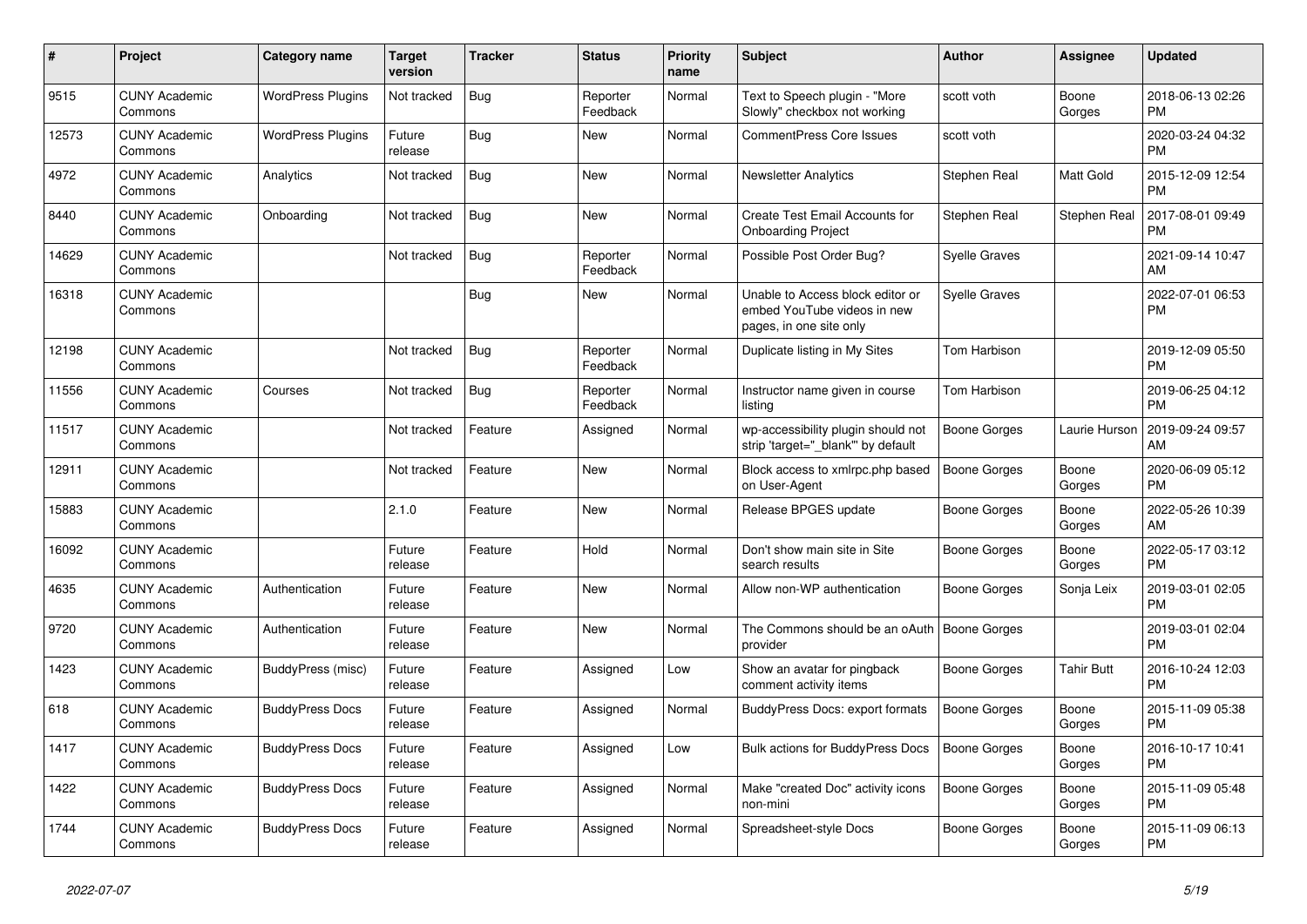| #     | Project                         | Category name                  | <b>Target</b><br>version | <b>Tracker</b> | <b>Status</b> | <b>Priority</b><br>name | <b>Subject</b>                                                                             | <b>Author</b>       | Assignee                 | <b>Updated</b>                |
|-------|---------------------------------|--------------------------------|--------------------------|----------------|---------------|-------------------------|--------------------------------------------------------------------------------------------|---------------------|--------------------------|-------------------------------|
| 13466 | <b>CUNY Academic</b><br>Commons | Cavalcade                      | Future<br>release        | Feature        | New           | Normal                  | Automated cleanup for duplicate<br>Cavalcade tasks                                         | Boone Gorges        | Boone<br>Gorges          | 2020-10-13 05:24<br><b>PM</b> |
| 1165  | <b>CUNY Academic</b><br>Commons | <b>Email Invitations</b>       | Future<br>release        | Feature        | Assigned      | Low                     | Allow saved lists of invitees under<br>Send Invites                                        | <b>Boone Gorges</b> | Boone<br>Gorges          | 2015-11-09 06:03<br>PM        |
| 1166  | <b>CUNY Academic</b><br>Commons | <b>Email Invitations</b>       | Future<br>release        | Feature        | New           | Low                     | Better organizational tools for Sent<br>Invites                                            | Boone Gorges        | Boone<br>Gorges          | 2015-11-09 06:02<br><b>PM</b> |
| 1167  | <b>CUNY Academic</b><br>Commons | <b>Email Invitations</b>       | Future<br>release        | Feature        | New           | Low                     | Allow email invitations to be resent   Boone Gorges                                        |                     | Boone<br>Gorges          | 2015-11-12 12:53<br>AM        |
| 12042 | <b>CUNY Academic</b><br>Commons | <b>Email Notifications</b>     | Future<br>release        | Feature        | New           | Normal                  | Improved error logging for BPGES<br>send queue                                             | <b>Boone Gorges</b> | Boone<br>Gorges          | 2021-11-19 12:25<br><b>PM</b> |
| 4481  | <b>CUNY Academic</b><br>Commons | Events                         | Future<br>release        | Feature        | <b>New</b>    | Normal                  | Group admins/mods should have<br>the ability to unlink an event from<br>the group          | <b>Boone Gorges</b> | Boone<br>Gorges          | 2017-04-24 03:53<br><b>PM</b> |
| 3580  | <b>CUNY Academic</b><br>Commons | <b>Group Blogs</b>             | Future<br>release        | Feature        | <b>New</b>    | Normal                  | Multiple blogs per group                                                                   | Boone Gorges        | Boone<br>Gorges          | 2018-02-20 02:02<br>PM        |
| 11834 | <b>CUNY Academic</b><br>Commons | <b>Group Files</b>             | Future<br>release        | Feature        | New           | Normal                  | Improved tools for managing<br>group file folders                                          | Boone Gorges        | Sonja Leix               | 2019-09-06 03:55<br><b>PM</b> |
| 12091 | <b>CUNY Academic</b><br>Commons | <b>Group Files</b>             | Future<br>release        | Feature        | <b>New</b>    | Normal                  | Improved pre-upload file validation<br>for bp-group-documents                              | Boone Gorges        | Boone<br>Gorges          | 2019-11-14 01:21<br><b>PM</b> |
| 3192  | <b>CUNY Academic</b><br>Commons | Group Forums                   | Future<br>release        | Feature        | Assigned      | Normal                  | Customizable forum views for<br>bbPress 2.x group forums                                   | Boone Gorges        | Raymond<br>Hoh           | 2015-11-09 12:47<br><b>PM</b> |
| 3193  | <b>CUNY Academic</b><br>Commons | Group Forums                   | Future<br>release        | Feature        | Assigned      | Normal                  | bbPress 2.x dynamic roles and<br><b>RBE</b>                                                | Boone Gorges        | Boone<br>Gorges          | 2014-09-30 01:30<br><b>PM</b> |
| 13358 | <b>CUNY Academic</b><br>Commons | Group Forums                   | Future<br>release        | Feature        | <b>New</b>    | Normal                  | Improved UI for group forum<br>threading settings                                          | Boone Gorges        | Raymond<br><b>Hoh</b>    | 2021-11-19 12:27<br><b>PM</b> |
| 14309 | <b>CUNY Academic</b><br>Commons | Group Library                  | Future<br>release        | Feature        | New           | Normal                  | Better handling of<br>bp_group_document file download<br>attempts when file is not present | Boone Gorges        | Boone<br>Gorges          | 2021-11-19 12:28<br><b>PM</b> |
| 1983  | <b>CUNY Academic</b><br>Commons | Home Page                      | Future<br>release        | Feature        | Assigned      | Low                     | Media Library integration with<br>Featured Content plugin                                  | Boone Gorges        | <b>Dominic</b><br>Giglio | 2014-03-17 10:34<br>AM        |
| 3230  | <b>CUNY Academic</b><br>Commons | Internal Tools and<br>Workflow | Not tracked              | Feature        | Assigned      | High                    | Scripts for quicker<br>provisioning/updating of<br>development environments                | Boone Gorges        | Boone<br>Gorges          | 2016-01-26 04:54<br><b>PM</b> |
| 13891 | <b>CUNY Academic</b><br>Commons | Internal Tools and<br>Workflow | 2.1.0                    | Feature        | <b>New</b>    | Normal                  | Migrate automated linting to<br>GitHub Actions                                             | Boone Gorges        | Jeremy Felt              | 2022-06-29 11:13<br>AM        |
| 15194 | <b>CUNY Academic</b><br>Commons | Internal Tools and<br>Workflow | 2.1.0                    | Feature        | <b>New</b>    | Normal                  | PHPCS sniff for un-restored<br>switch_to_blog() calls                                      | Boone Gorges        | Jeremy Felt              | 2022-05-26 10:45<br>AM        |
| 5234  | <b>CUNY Academic</b><br>Commons | Membership                     | Future<br>release        | Feature        | Assigned      | Normal                  | Write Unconfirmed patch for WP                                                             | Boone Gorges        | Boone<br>Gorges          | 2016-10-24 11:18<br>AM        |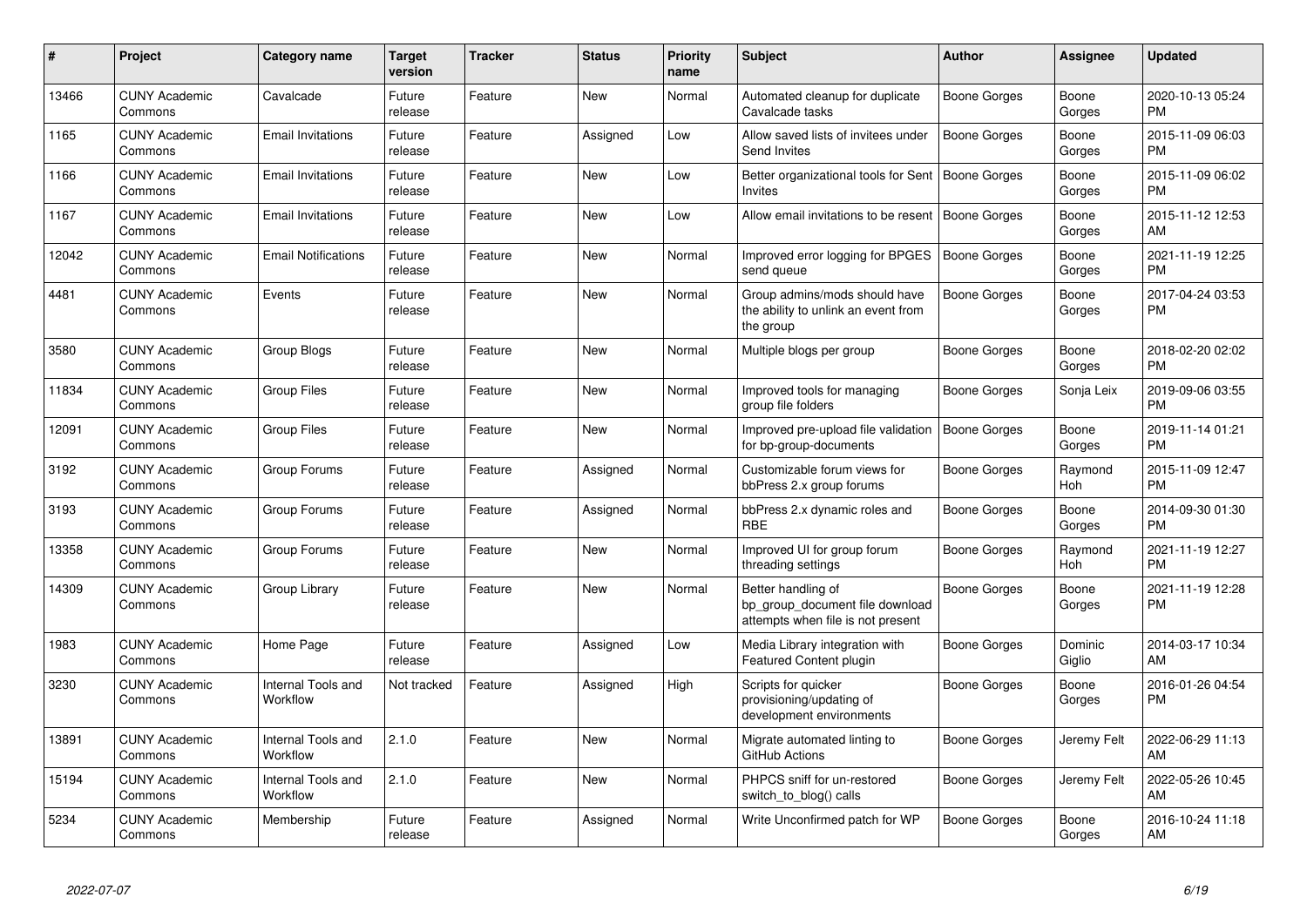| #     | Project                         | Category name            | <b>Target</b><br>version | <b>Tracker</b> | <b>Status</b>        | <b>Priority</b><br>name | <b>Subject</b>                                                   | <b>Author</b>       | <b>Assignee</b>     | <b>Updated</b>                |
|-------|---------------------------------|--------------------------|--------------------------|----------------|----------------------|-------------------------|------------------------------------------------------------------|---------------------|---------------------|-------------------------------|
| 3330  | <b>CUNY Academic</b><br>Commons | My Commons               | Future<br>release        | Feature        | Assigned             | Normal                  | "Commons Information" tool                                       | Boone Gorges        | Chris Stein         | 2014-09-22 08:46<br><b>PM</b> |
| 2832  | <b>CUNY Academic</b><br>Commons | <b>Public Portfolio</b>  | Future<br>release        | Feature        | Assigned             | Normal                  | Improve interface for (not)<br>auto-linking profile fields       | Boone Gorges        | <b>Chris Stein</b>  | 2015-01-05 08:52<br><b>PM</b> |
| 3048  | <b>CUNY Academic</b><br>Commons | <b>Public Portfolio</b>  | Future<br>release        | Feature        | New                  | Low                     | Images for rich text profile fields                              | Boone Gorges        | Boone<br>Gorges     | 2014-02-19 12:56<br><b>PM</b> |
| 14184 | <b>CUNY Academic</b><br>Commons | <b>Public Portfolio</b>  | Future<br>release        | Feature        | <b>New</b>           | Normal                  | Centralized mechanism for storing<br><b>Campus affiliations</b>  | Boone Gorges        | Boone<br>Gorges     | 2022-01-04 11:35<br>AM        |
| 11945 | <b>CUNY Academic</b><br>Commons | Reckoning                | Future<br>release        | Feature        | Reporter<br>Feedback | Normal                  | Add Comments bubble to<br>Reckoning views                        | Boone Gorges        | Boone<br>Gorges     | 2019-11-12 05:14<br><b>PM</b> |
| 308   | <b>CUNY Academic</b><br>Commons | Registration             | Future<br>release        | Feature        | New                  | Normal                  | Group recommendations for<br>signup process                      | Boone Gorges        | Samantha<br>Raddatz | 2015-11-09 05:07<br><b>PM</b> |
| 3002  | <b>CUNY Academic</b><br>Commons | Search                   | Future<br>release        | Feature        | Assigned             | Normal                  | Overhaul CAC search by using<br>external search appliance        | Boone Gorges        | Boone<br>Gorges     | 2020-07-15 03:05<br><b>PM</b> |
| 13048 | <b>CUNY Academic</b><br>Commons | Shortcodes and<br>embeds | Future<br>release        | Feature        | New                  | Normal                  | Jupyter Notebooks support                                        | Boone Gorges        |                     | 2020-07-14 11:46<br>AM        |
| 5489  | <b>CUNY Academic</b><br>Commons | Social Paper             | Future<br>release        | Feature        | New                  | Normal                  | Asc/desc sorting for Social Paper<br>directories                 | <b>Boone Gorges</b> |                     | 2016-04-21 10:06<br><b>PM</b> |
| 1508  | <b>CUNY Academic</b><br>Commons | WordPress (misc)         | Future<br>release        | Feature        | Assigned             | Normal                  | Share login cookies across<br>mapped domains                     | Boone Gorges        | Boone<br>Gorges     | 2012-07-02 12:12<br>PM        |
| 6332  | <b>CUNY Academic</b><br>Commons | WordPress (misc)         | Future<br>release        | Feature        | New                  | Normal                  | Allow uploaded files to be marked<br>as private in an ad hoc way | Boone Gorges        |                     | 2016-10-17 11:41<br><b>PM</b> |
| 10380 | <b>CUNY Academic</b><br>Commons | WordPress (misc)         | Future<br>release        | Feature        | In Progress          | Normal                  | Remove blacklisted plugins                                       | Boone Gorges        |                     | 2022-04-26 12:00<br><b>PM</b> |
| 13835 | <b>CUNY Academic</b><br>Commons | WordPress (misc)         | Future<br>release        | Feature        | New                  | Normal                  | Allow OneSearch widget to have<br>'CUNY' as campus               | Boone Gorges        | Boone<br>Gorges     | 2021-11-19 12:39<br><b>PM</b> |
| 1460  | <b>CUNY Academic</b><br>Commons | Analytics                | Future<br>release        | Feature        | Assigned             | Normal                  | <b>Update System Report</b>                                      | <b>Brian Foote</b>  | Boone<br>Gorges     | 2015-11-09 06:13<br><b>PM</b> |
| 2881  | <b>CUNY Academic</b><br>Commons | <b>Public Portfolio</b>  | Future<br>release        | Feature        | Assigned             | Normal                  | Redesign the UX for Profiles                                     | Chris Stein         | Chris Stein         | 2016-10-13 12:45<br><b>PM</b> |
| 13199 | <b>CUNY Academic</b><br>Commons | Group Forums             | Future<br>release        | Feature        | New                  | Normal                  | Favoring Groups over bbPress<br>plugin                           | Colin McDonald      | Colin<br>McDonald   | 2021-11-19 12:28<br><b>PM</b> |
| 13370 | <b>CUNY Academic</b><br>Commons | Group Library            | Future<br>release        | Feature        | New                  | Normal                  | Library bulk deletion and folder<br>editing                      | Colin McDonald      | Boone<br>Gorges     | 2020-10-13 10:41<br>AM        |
| 3615  | <b>CUNY Academic</b><br>Commons | Redmine                  | Not tracked              | Feature        | New                  | Low                     | Create Redmine issues via email                                  | Dominic Giglio      | Boone<br>Gorges     | 2017-11-16 11:36<br>AM        |
| 11968 | JustPublics@365<br>MediaCamp    |                          |                          | Feature        | <b>New</b>           | Normal                  | Nanoscience Retractable Display<br>Unit                          | Donald Cherry       | Bonnie<br>Eissner   | 2021-02-19 08:50<br>AM        |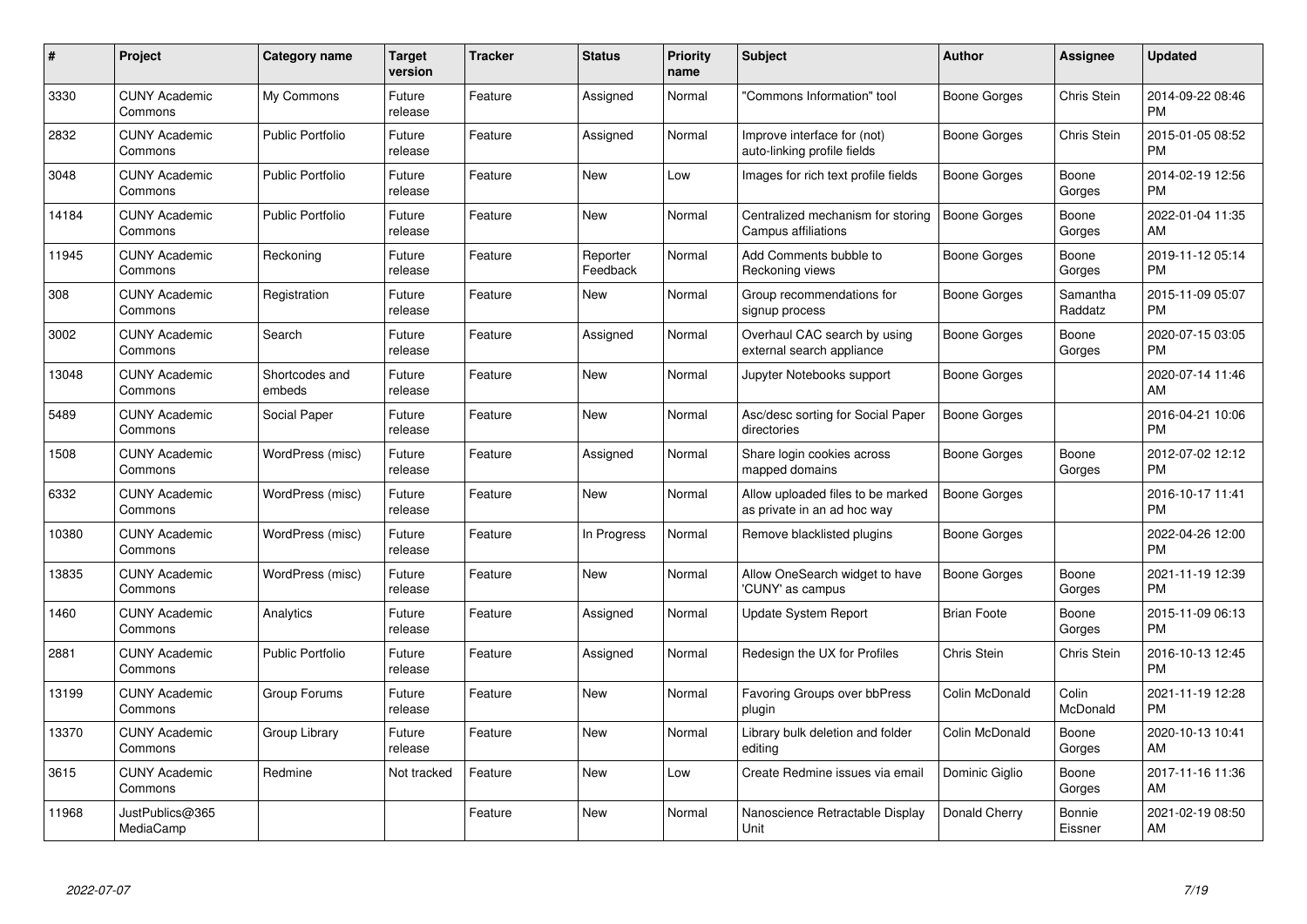| #     | Project                                                                 | Category name            | <b>Target</b><br>version | <b>Tracker</b> | <b>Status</b>        | <b>Priority</b><br>name | Subject                                                                                    | Author           | Assignee            | <b>Updated</b>                |
|-------|-------------------------------------------------------------------------|--------------------------|--------------------------|----------------|----------------------|-------------------------|--------------------------------------------------------------------------------------------|------------------|---------------------|-------------------------------|
| 12062 | AD/O365 Transition<br>from NonMatric to<br><b>Matriculated Students</b> |                          |                          | Feature        | In Progress          | Normal                  | create solution and console project                                                        | Emilio Rodriguez | Emilio<br>Rodriguez | 2019-11-12 03:56<br><b>PM</b> |
| 3473  | <b>CUNY Academic</b><br>Commons                                         | User Experience          | Future<br>release        | Feature        | Assigned             | Normal                  | Commons profile: Add help info<br>about "Positions" replacing "title"                      | Keith Miyake     | Samantha<br>Raddatz | 2015-11-09 02:28<br><b>PM</b> |
| 11131 | <b>CUNY Academic</b><br>Commons                                         |                          | Future<br>release        | Feature        | Reporter<br>Feedback | Normal                  | Image Annotation Plugins                                                                   | Laurie Hurson    |                     | 2019-02-26 11:33<br>AM        |
| 15613 | <b>CUNY Academic</b><br>Commons                                         |                          | 2.0.3                    | Feature        | Reporter<br>Feedback | Normal                  | Adding "Passster" plugin                                                                   | Laurie Hurson    |                     | 2022-06-29 11:32<br>AM        |
| 15923 | <b>CUNY Academic</b><br>Commons                                         |                          | Not tracked              | Feature        | Reporter<br>Feedback | Normal                  | <b>Bellows Plugin Adjustments</b>                                                          | Laurie Hurson    |                     | 2022-04-20 10:10<br>AM        |
| 16332 | <b>CUNY Academic</b><br>Commons                                         |                          |                          | Feature        | New                  | Normal                  | Refining the OER Tag: Remove<br>OER tag option from Creation<br>Process                    | Laurie Hurson    |                     | 2022-07-05 01:07<br><b>PM</b> |
| 16335 | <b>CUNY Academic</b><br>Commons                                         |                          |                          | Feature        | <b>New</b>           | Normal                  | Revisiting options and functions of<br>Creative Commons license widget                     | Laurie Hurson    |                     | 2022-07-06 11:17<br>AM        |
| 11789 | <b>CUNY Academic</b><br>Commons                                         | Courses                  | Future<br>release        | Feature        | New                  | Normal                  | Ability to remove item from<br>Courses list                                                | Laurie Hurson    | Sonja Leix          | 2019-09-24 12:28<br><b>PM</b> |
| 13650 | <b>CUNY Academic</b><br>Commons                                         | Group Library            | Future<br>release        | Feature        | <b>New</b>           | Normal                  | Forum Attachments in Group<br>Library                                                      | Laurie Hurson    |                     | 2021-11-19 12:30<br><b>PM</b> |
| 12446 | <b>CUNY Academic</b><br>Commons                                         | Groups (misc)            | Future<br>release        | Feature        | Reporter<br>Feedback | Normal                  | Toggle default site to group forum<br>posting                                              | Laurie Hurson    | Laurie Hurson       | 2020-03-10 11:57<br>AM        |
| 14787 | <b>CUNY Academic</b><br>Commons                                         | Plugin Packages          | Future<br>release        | Feature        | New                  | Normal                  | Creating a "Design" plugin<br>package                                                      | Laurie Hurson    | scott voth          | 2022-04-27 04:56<br><b>PM</b> |
| 12121 | <b>CUNY Academic</b><br>Commons                                         | <b>WordPress Plugins</b> | 2.0.3                    | Feature        | Reporter<br>Feedback | Normal                  | Embedding H5P Iframes on<br><b>Commons Site</b>                                            | Laurie Hurson    | Boone<br>Gorges     | 2022-06-29 11:32<br>AM        |
| 2325  | <b>CUNY Academic</b><br>Commons                                         | BuddyPress (misc)        | Future<br>release        | Feature        | Assigned             | Low                     | Profile should have separate fields<br>for first/last names                                | local admin      | Boone<br>Gorges     | 2015-11-09 06:09<br><b>PM</b> |
| 2610  | <b>CUNY Academic</b><br>Commons                                         | Group Invitations        | Future<br>release        | Feature        | Assigned             | Low                     | Request: Custom invitation<br>message to group invites                                     | local admin      | Boone<br>Gorges     | 2015-11-09 06:13<br><b>PM</b> |
| 6078  | <b>CUNY Academic</b><br>Commons                                         | Blogs (BuddyPress)       | Future<br>release        | Feature        | New                  | Normal                  | <b>Explore Adding Network Blog</b><br>Metadata Plugin                                      | Luke Waltzer     | Luke Waltzer        | 2016-10-11 10:29<br><b>PM</b> |
| 8835  | <b>CUNY Academic</b><br>Commons                                         | Blogs (BuddyPress)       | Future<br>release        | Feature        | New                  | Normal                  | Extend cuny is shortlinks to sites                                                         | Luke Waltzer     | Boone<br>Gorges     | 2022-04-26 11:59<br>AM        |
| 6389  | <b>CUNY Academic</b><br>Commons                                         | <b>BuddyPress Docs</b>   | Future<br>release        | Feature        | New                  | Low                     | <b>Make Discussion Area Visible</b><br>When Editing a Doc                                  | Luke Waltzer     | Boone<br>Gorges     | 2016-10-21 04:16<br><b>PM</b> |
| 9895  | <b>CUNY Academic</b><br>Commons                                         | Onboarding               | Future<br>release        | Feature        | Assigned             | Normal                  | Add "Accept Invitation"<br>link/button/function to Group<br>and/or Site invitation emails? | Luke Waltzer     | Boone<br>Gorges     | 2018-06-07 12:42<br><b>PM</b> |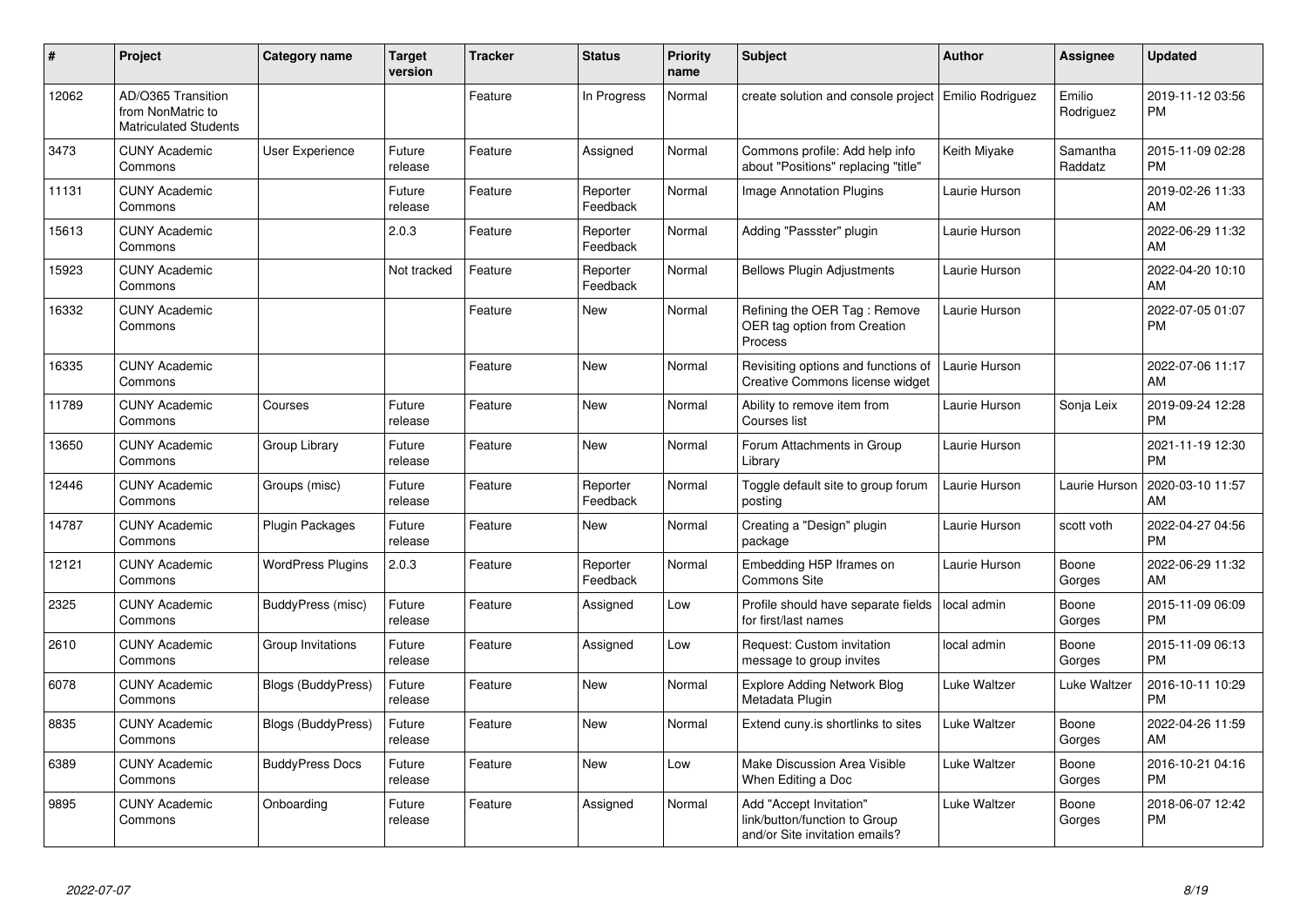| #     | Project                         | <b>Category name</b>       | <b>Target</b><br>version | <b>Tracker</b> | <b>Status</b>        | Priority<br>name | <b>Subject</b>                                                                                                                                        | <b>Author</b>      | <b>Assignee</b>     | <b>Updated</b>                |
|-------|---------------------------------|----------------------------|--------------------------|----------------|----------------------|------------------|-------------------------------------------------------------------------------------------------------------------------------------------------------|--------------------|---------------------|-------------------------------|
| 5225  | <b>CUNY Academic</b><br>Commons | Registration               | Future<br>release        | Feature        | Assigned             | Normal           | On-boarding Issues                                                                                                                                    | Luke Waltzer       | Samantha<br>Raddatz | 2016-02-12 02:58<br><b>PM</b> |
| 7828  | <b>CUNY Academic</b><br>Commons |                            | Not tracked              | Feature        | Assigned             | Normal           | Theme Assessment 2017                                                                                                                                 | Margaret Galvan    | Margaret<br>Galvan  | 2017-05-02 10:41<br><b>PM</b> |
| 8211  | <b>CUNY Academic</b><br>Commons | <b>WordPress Themes</b>    | Future<br>release        | Feature        | <b>New</b>           | Normal           | Theme Suggestions: Material<br>Design-Inspired Themes                                                                                                 | Margaret Galvan    | Margaret<br>Galvan  | 2017-08-07 02:48<br><b>PM</b> |
| 13912 | <b>CUNY Academic</b><br>Commons |                            | Not tracked              | Feature        | Hold                 | Low              | posting "missed schedule"                                                                                                                             | Marilyn Weber      |                     | 2021-02-23 10:46<br>AM        |
| 5992  | <b>CUNY Academic</b><br>Commons | <b>Email Notifications</b> | Future<br>release        | Feature        | <b>New</b>           | Normal           | Changing the From line of<br>autogenerated blog emails                                                                                                | Marilyn Weber      |                     | 2018-09-27 05:19<br><b>PM</b> |
| 5050  | <b>CUNY Academic</b><br>Commons | Social Paper               | Future<br>release        | Feature        | New                  | Low              | Making comments visible in SP<br>editing mode (SP suggestion #1)                                                                                      | Marilyn Weber      | Samantha<br>Raddatz | 2019-09-17 11:10<br><b>PM</b> |
| 5052  | <b>CUNY Academic</b><br>Commons | Social Paper               | Future<br>release        | Feature        | <b>New</b>           | Low              | Sentence by sentence or line by<br>line comments (SP suggestion #3)                                                                                   | Marilyn Weber      | Boone<br>Gorges     | 2016-02-11 10:24<br><b>PM</b> |
| 5053  | <b>CUNY Academic</b><br>Commons | Social Paper               | Future<br>release        | Feature        | New                  | Low              | Scrollable menu to add readers<br>(SP suggestion #4)                                                                                                  | Marilyn Weber      | Samantha<br>Raddatz | 2016-04-21 05:21<br><b>PM</b> |
| 5058  | <b>CUNY Academic</b><br>Commons | Social Paper               | Future<br>release        | Feature        | New                  | Low              | Can there be a clearer signal that<br>even when comments have<br>already been made you add<br>comments by clicking on the side?<br>(SP suggestion #5) | Marilyn Weber      | Samantha<br>Raddatz | 2016-02-11 10:24<br><b>PM</b> |
| 5199  | <b>CUNY Academic</b><br>Commons | Social Paper               | Future<br>release        | Feature        | <b>New</b>           | Normal           | add tables to the SP editor                                                                                                                           | Marilyn Weber      |                     | 2016-10-24 11:27<br>AM        |
| 5205  | <b>CUNY Academic</b><br>Commons | Social Paper               | Future<br>release        | Feature        | <b>New</b>           | Normal           | Social Paper folders                                                                                                                                  | Marilyn Weber      |                     | 2016-02-11 10:24<br><b>PM</b> |
| 5397  | <b>CUNY Academic</b><br>Commons | Social Paper               | Future<br>release        | Feature        | <b>New</b>           | Normal           | frustrating to have to<br>enable/disable in SP                                                                                                        | Marilyn Weber      | Samantha<br>Raddatz | 2016-04-20 03:39<br><b>PM</b> |
| 2571  | <b>NYCDH Community</b><br>Site  |                            |                          | Feature        | Assigned             | Normal           | Add Google custom search box to<br>homepage                                                                                                           | Mark Newton        | Raymond<br>Hoh      | 2013-05-18 07:49<br><b>PM</b> |
| 2573  | <b>NYCDH Community</b><br>Site  |                            |                          | Feature        | Reporter<br>Feedback | Normal           | Add dh nyc twitter list feed to site                                                                                                                  | Mark Newton        | Matt Gold           | 2013-05-16 11:42<br><b>PM</b> |
| 2574  | <b>NYCDH Community</b><br>Site  |                            |                          | Feature        | Assigned             | Normal           | Add Way to Upload Files to<br>Groups                                                                                                                  | <b>Mark Newton</b> | Raymond<br>Hoh      | 2013-05-18 07:46<br><b>PM</b> |
| 2577  | NYCDH Community<br>Site         |                            |                          | Feature        | Assigned             | Low              | Investigate Potential to Add Links<br>to the Forum                                                                                                    | Mark Newton        | Alex Gil            | 2013-05-16 09:40<br><b>PM</b> |
| 8837  | <b>CUNY Academic</b><br>Commons |                            | Not tracked              | Feature        | Assigned             | Normal           | Create a form to request info from<br>people requesting premium<br>themes and plugins                                                                 | Matt Gold          | Marilyn<br>Weber    | 2017-11-14 03:35<br><b>PM</b> |
| 8900  | <b>CUNY Academic</b><br>Commons | Accessibility              | Future<br>release        | Feature        | Assigned             | Normal           | Look into tools to enforce<br>accessibility in WP environment                                                                                         | Matt Gold          | Boone<br>Gorges     | 2022-04-26 11:59<br>AM        |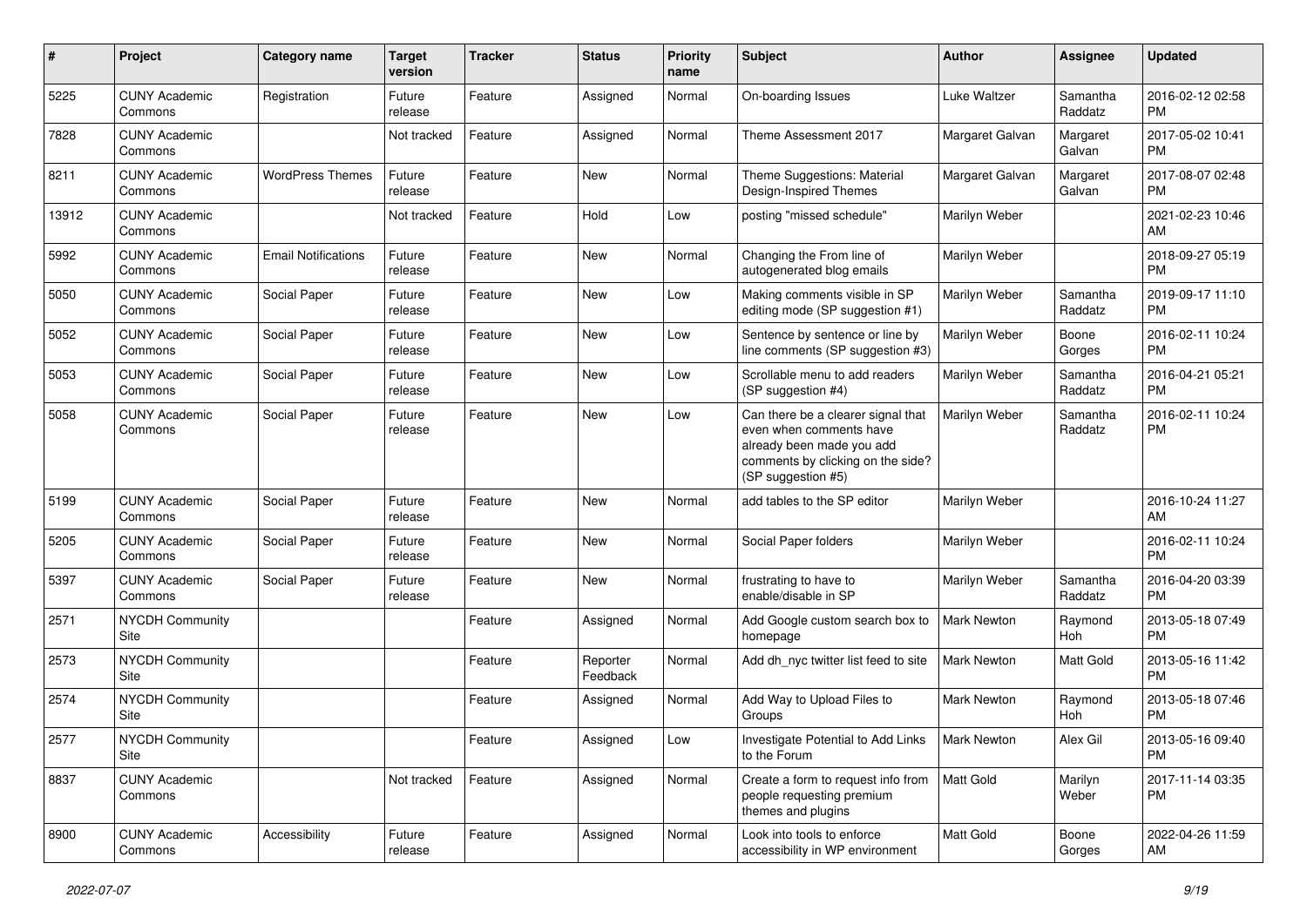| #     | Project                         | <b>Category name</b>       | <b>Target</b><br>version | <b>Tracker</b> | <b>Status</b> | <b>Priority</b><br>name | <b>Subject</b>                                                                | Author           | <b>Assignee</b>     | <b>Updated</b>                |
|-------|---------------------------------|----------------------------|--------------------------|----------------|---------------|-------------------------|-------------------------------------------------------------------------------|------------------|---------------------|-------------------------------|
| 8901  | <b>CUNY Academic</b><br>Commons | Accessibility              | Future<br>release        | Feature        | Assigned      | Normal                  | Theme analysis for accessibility                                              | <b>Matt Gold</b> | Boone<br>Gorges     | 2022-04-26 11:59<br>AM        |
| 5581  | <b>CUNY Academic</b><br>Commons | Analytics                  | Future<br>release        | Feature        | Assigned      | Normal                  | Explore alternatives to Google<br>Analytics                                   | Matt Gold        | Valerie<br>Townsend | 2020-04-17 03:12<br><b>PM</b> |
| 8836  | <b>CUNY Academic</b><br>Commons | Blogs (BuddyPress)         | Future<br>release        | Feature        | Assigned      | Normal                  | Redesign site launch process                                                  | <b>Matt Gold</b> | Boone<br>Gorges     | 2019-10-03 02:49<br><b>PM</b> |
| 310   | <b>CUNY Academic</b><br>Commons | BuddyPress (misc)          | Future<br>release        | Feature        | Assigned      | Low                     | <b>Friend Request Email</b>                                                   | <b>Matt Gold</b> | Samantha<br>Raddatz | 2015-11-09 05:08<br><b>PM</b> |
| 377   | <b>CUNY Academic</b><br>Commons | BuddyPress (misc)          | Future<br>release        | Feature        | Assigned      | Normal                  | Like buttons                                                                  | Matt Gold        | Boone<br>Gorges     | 2010-11-16 05:13<br><b>PM</b> |
| 435   | <b>CUNY Academic</b><br>Commons | BuddyPress (misc)          | Future<br>release        | Feature        | Assigned      | Normal                  | Include Avatar Images in Forum<br><b>Post Notification Emails</b>             | Matt Gold        | Boone<br>Gorges     | 2010-12-08 12:40<br><b>PM</b> |
| 500   | <b>CUNY Academic</b><br>Commons | BuddyPress (misc)          | Future<br>release        | Feature        | Assigned      | Normal                  | <b>Export Group Data</b>                                                      | <b>Matt Gold</b> | Boone<br>Gorges     | 2010-12-19 12:09<br><b>PM</b> |
| 554   | <b>CUNY Academic</b><br>Commons | BuddyPress (misc)          | Future<br>release        | Feature        | Assigned      | Normal                  | Add Trackback notifications to<br>site-wide activity feed                     | <b>Matt Gold</b> | Boone<br>Gorges     | 2015-11-09 06:19<br><b>PM</b> |
| 599   | <b>CUNY Academic</b><br>Commons | BuddyPress (misc)          | Future<br>release        | Feature        | Assigned      | Normal                  | Consider adding rating plugins for<br><b>BuddyPress/BBPress</b>               | Matt Gold        | Boone<br>Gorges     | 2011-08-22 06:50<br><b>PM</b> |
| 635   | <b>CUNY Academic</b><br>Commons | BuddyPress (misc)          | Future<br>release        | Feature        | Assigned      | Normal                  | Big Blue Button -<br>Videoconferencing in Groups and<br><b>Blogs</b>          | Matt Gold        | Boone<br>Gorges     | 2011-03-14 03:24<br><b>PM</b> |
| 2523  | <b>CUNY Academic</b><br>Commons | <b>BuddyPress Docs</b>     | Future<br>release        | Feature        | Assigned      | Normal                  | Allow Users to Upload Images to<br><b>BP</b> Docs                             | Matt Gold        | Boone<br>Gorges     | 2015-11-09 06:14<br><b>PM</b> |
| 8902  | <b>CUNY Academic</b><br>Commons | Design                     | Not tracked              | Feature        | Assigned      | Normal                  | Report back on research on<br><b>BuddyPress themes</b>                        | Matt Gold        | Michael Smith       | 2017-11-10 12:31<br><b>PM</b> |
| 333   | <b>CUNY Academic</b><br>Commons | <b>Email Notifications</b> | Future<br>release        | Feature        | Assigned      | Low                     | Delay Forum Notification Email<br>Delivery Until After Editing Period<br>Ends | <b>Matt Gold</b> | Raymond<br>Hoh      | 2015-11-09 06:01<br><b>PM</b> |
| 15604 | <b>CUNY Academic</b><br>Commons | <b>Email Notifications</b> | Future<br>release        | Feature        | Assigned      | Normal                  | <b>Restructure Commons Group</b><br><b>Digest Email Messages</b>              | Matt Gold        | Boone<br>Gorges     | 2022-05-26 10:45<br>AM        |
| 4053  | <b>CUNY Academic</b><br>Commons | Events                     | Future<br>release        | Feature        | Assigned      | Normal                  | Create new tab for past events                                                | Matt Gold        | Boone<br>Gorges     | 2015-05-12 02:10<br><b>PM</b> |
| 4238  | <b>CUNY Academic</b><br>Commons | Events                     | Future<br>reiease        | Feature        | Assigned      | Normal                  | Copy Events to Other Groups?                                                  | <b>Matt Gold</b> | Boone<br>Gorges     | 2015-07-02 10:08<br>AM        |
| 5016  | <b>CUNY Academic</b><br>Commons | Events                     | Future<br>release        | Feature        | Assigned      | Low                     | Allow comments to be posted on<br>events                                      | <b>Matt Gold</b> | Raymond<br>Hoh      | 2019-03-01 02:23<br>PM        |
| 5696  | <b>CUNY Academic</b><br>Commons | Events                     | Future<br>release        | Feature        | Assigned      | Normal                  | Events Calendar - display options /<br>calendar aggregation                   | Matt Gold        | Boone<br>Gorges     | 2016-10-13 11:44<br>AM        |
| 653   | <b>CUNY Academic</b><br>Commons | Group Blogs                | Future<br>release        | Feature        | Assigned      | Normal                  | Redesign Integration of Groups<br>and Blogs                                   | Matt Gold        | Samantha<br>Raddatz | 2015-11-09 05:40<br><b>PM</b> |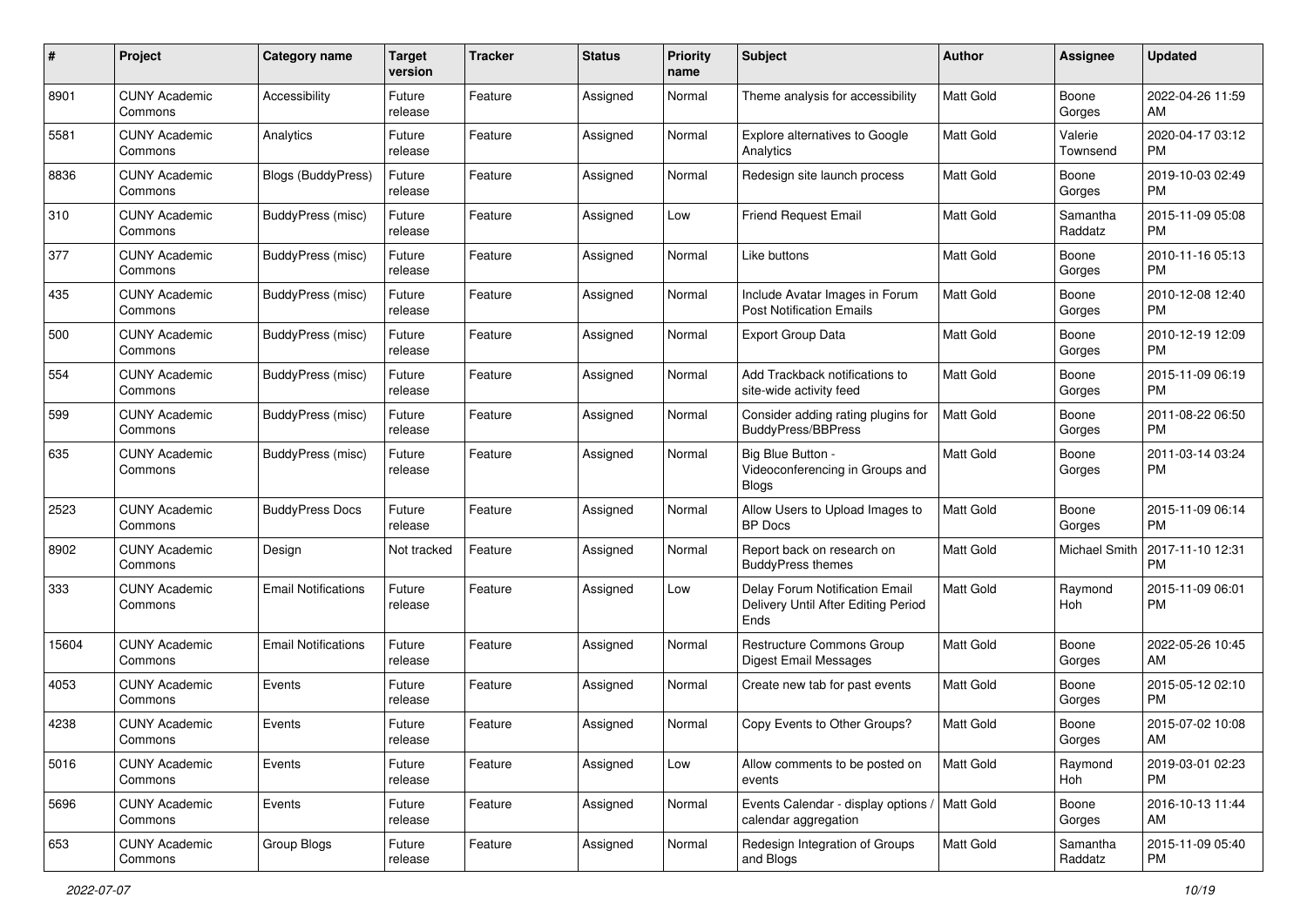| #     | Project                         | <b>Category name</b>    | <b>Target</b><br>version | <b>Tracker</b> | <b>Status</b>        | Priority<br>name | <b>Subject</b>                                                                | Author           | <b>Assignee</b>     | <b>Updated</b>                |
|-------|---------------------------------|-------------------------|--------------------------|----------------|----------------------|------------------|-------------------------------------------------------------------------------|------------------|---------------------|-------------------------------|
| 8756  | <b>CUNY Academic</b><br>Commons | Group Blogs             | Future<br>release        | Feature        | Hold                 | Normal           | Connect multiple blogs to one<br>group?                                       | <b>Matt Gold</b> | Boone<br>Gorges     | 2017-09-30 10:42<br>AM        |
| 1192  | <b>CUNY Academic</b><br>Commons | <b>Group Files</b>      | Future<br>release        | Feature        | Assigned             | Low              | When posting group files, allow<br>users to add a category without<br>saving  | Matt Gold        | Raymond<br>Hoh      | 2015-11-09 05:53<br><b>PM</b> |
| 3080  | <b>CUNY Academic</b><br>Commons | <b>Group Files</b>      | Future<br>release        | Feature        | Assigned             | Low              | Create a system to keep track of<br>file changes                              | <b>Matt Gold</b> | Boone<br>Gorges     | 2014-02-26 10:04<br><b>PM</b> |
| 3354  | <b>CUNY Academic</b><br>Commons | <b>Group Files</b>      | Future<br>release        | Feature        | Assigned             | Low              | Allow Group Download of Multiple<br><b>Selected Files</b>                     | <b>Matt Gold</b> | Chris Stein         | 2014-08-01 08:50<br>AM        |
| 10659 | <b>CUNY Academic</b><br>Commons | Group Forums            | Future<br>release        | Feature        | Assigned             | Normal           | Post to multiple groups via email                                             | <b>Matt Gold</b> | Raymond<br>Hoh      | 2018-11-15 12:54<br>AM        |
| 1456  | <b>CUNY Academic</b><br>Commons | Group Invitations       | Future<br>release        | Feature        | Reporter<br>Feedback | Low              | Invite to Group Button from Profile<br>Field                                  | <b>Matt Gold</b> | Samantha<br>Raddatz | 2015-11-09 05:59<br><b>PM</b> |
| 3308  | <b>CUNY Academic</b><br>Commons | Group Invitations       | Future<br>release        | Feature        | Assigned             | Normal           | Allow members to rescind group<br>invitations                                 | <b>Matt Gold</b> | Boone<br>Gorges     | 2015-04-01 08:53<br><b>PM</b> |
| 1544  | <b>CUNY Academic</b><br>Commons | Groups (misc)           | Future<br>release        | Feature        | Reporter<br>Feedback | Normal           | Group Filtering and Sorting                                                   | <b>Matt Gold</b> | Chris Stein         | 2019-03-01 02:25<br><b>PM</b> |
| 7115  | <b>CUNY Academic</b><br>Commons | Groups (misc)           | Future<br>release        | Feature        | Reporter<br>Feedback | Normal           | make licensing info clear during<br>group creation                            | <b>Matt Gold</b> | Raymond<br>Hoh      | 2020-12-08 11:32<br>AM        |
| 4980  | <b>CUNY Academic</b><br>Commons | Home Page               | Future<br>release        | Feature        | Assigned             | Normal           | CAC Featured Content -- Adding<br>Randomization                               | <b>Matt Gold</b> | Boone<br>Gorges     | 2016-12-12 03:01<br><b>PM</b> |
| 3517  | <b>CUNY Academic</b><br>Commons | My Commons              | Future<br>release        | Feature        | Assigned             | Normal           | Mute/Unmute My Commons<br>updates                                             | Matt Gold        | Raymond<br>Hoh      | 2015-11-09 01:19<br><b>PM</b> |
| 3536  | <b>CUNY Academic</b><br>Commons | My Commons              | Future<br>release        | Feature        | Assigned             | Normal           | Infinite Scroll on My Commons<br>page                                         | Matt Gold        | Raymond<br>Hoh      | 2015-04-13 04:42<br><b>PM</b> |
| 9028  | <b>CUNY Academic</b><br>Commons | Onboarding              | Future<br>release        | Feature        | Assigned             | Normal           | suggest groups to new members<br>during the registration process              | <b>Matt Gold</b> | Chris Stein         | 2018-10-24 12:34<br><b>PM</b> |
| 5955  | <b>CUNY Academic</b><br>Commons | Outreach                | Future<br>release        | Feature        | Assigned             | Normal           | Create auto-newsletter for<br>commons members                                 | Matt Gold        | Luke Waltzer        | 2016-08-30 10:34<br>AM        |
| 2013  | <b>CUNY Academic</b><br>Commons | Public Portfolio        | Future<br>release        | Feature        | Assigned             | Low              | Have Profile Privacy Options show   Matt Gold<br>up only for filled-in fields |                  | Boone<br>Gorges     | 2015-11-09 06:09<br><b>PM</b> |
| 3042  | <b>CUNY Academic</b><br>Commons | <b>Public Portfolio</b> | Future<br>release        | Feature        | Assigned             | Normal           | Browsing member interests                                                     | <b>Matt Gold</b> | Boone<br>Gorges     | 2015-03-21 09:04<br><b>PM</b> |
| 3220  | <b>CUNY Academic</b><br>Commons | <b>Public Portfolio</b> | Future<br>release        | Feature        | Assigned             | Normal           | Add indent/outdent option to<br>Formatting Buttons on Profile<br>Page         | Matt Gold        | Boone<br>Gorges     | 2014-05-21 10:39<br><b>PM</b> |
| 3768  | <b>CUNY Academic</b><br>Commons | Public Portfolio        | Future<br>release        | Feature        | Assigned             | Normal           | Institutions/Past positions on<br>public portfolios                           | Matt Gold        | Boone<br>Gorges     | 2018-04-23 10:44<br>AM        |
| 3770  | <b>CUNY Academic</b><br>Commons | Public Portfolio        | Future<br>release        | Feature        | Assigned             | Normal           | Improve Layout/Formatting of<br>Positions Area on Public Portfolios           | <b>Matt Gold</b> | Chris Stein         | 2015-04-01 09:17<br><b>PM</b> |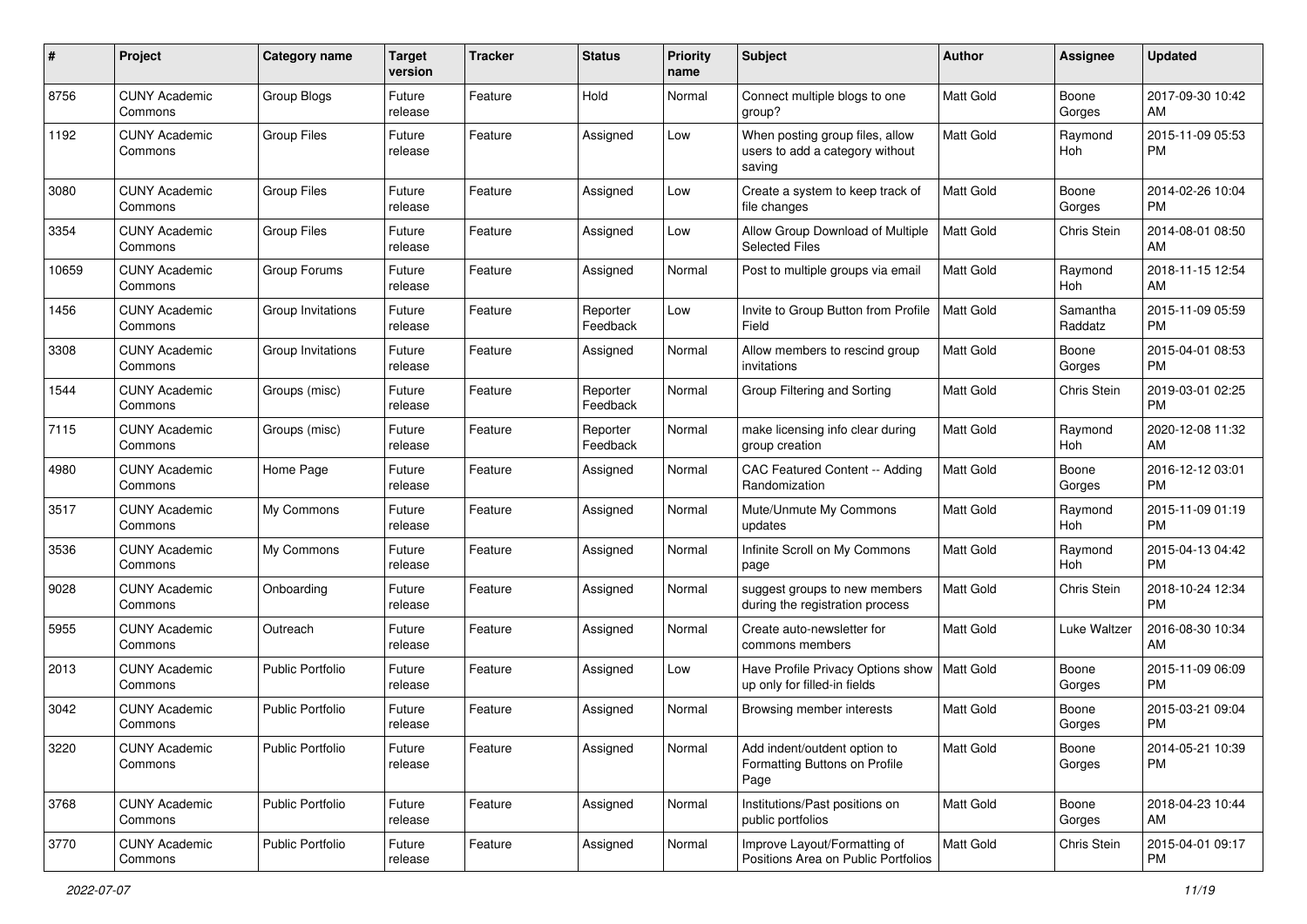| $\#$ | Project                         | <b>Category name</b>     | <b>Target</b><br>version | <b>Tracker</b> | <b>Status</b> | <b>Priority</b><br>name | <b>Subject</b>                                              | <b>Author</b>    | <b>Assignee</b>     | <b>Updated</b>                |
|------|---------------------------------|--------------------------|--------------------------|----------------|---------------|-------------------------|-------------------------------------------------------------|------------------|---------------------|-------------------------------|
| 6115 | <b>CUNY Academic</b><br>Commons | Publicity                | Not tracked              | Feature        | Assigned      | Normal                  | create digital signage for GC                               | <b>Matt Gold</b> | scott voth          | 2016-10-11 10:09<br><b>PM</b> |
| 940  | <b>CUNY Academic</b><br>Commons | Redmine                  | Future<br>release        | Feature        | Assigned      | Low                     | Communication with users after<br>releases                  | <b>Matt Gold</b> | Dominic<br>Giglio   | 2012-09-09 04:36<br><b>PM</b> |
| 370  | <b>CUNY Academic</b><br>Commons | Registration             | Future<br>release        | Feature        | Assigned      | High                    | <b>Guest Accounts</b>                                       | Matt Gold        | Matt Gold           | 2015-04-09 09:33<br><b>PM</b> |
| 8976 | <b>CUNY Academic</b><br>Commons | Reply By Email           | Not tracked              | Feature        | Assigned      | Normal                  | Package RBE new topics posting?                             | <b>Matt Gold</b> | Raymond<br>Hoh      | 2017-12-04 02:34<br><b>PM</b> |
| 3662 | <b>CUNY Academic</b><br>Commons | <b>SEO</b>               | Future<br>release        | Feature        | Assigned      | Normal                  | Duplicate Content/SEO/Google<br>issues                      | <b>Matt Gold</b> | Raymond<br>Hoh      | 2015-04-13 04:37<br><b>PM</b> |
| 8898 | <b>CUNY Academic</b><br>Commons | Social Paper             | Not tracked              | Feature        | Assigned      | Normal                  | Usage data on docs and social<br>paper                      | Matt Gold        | Matt Gold           | 2017-11-16 11:32<br>AM        |
| 6426 | <b>CUNY Academic</b><br>Commons | Spam/Spam<br>Prevention  | Future<br>release        | Feature        | Assigned      | Normal                  | Force captcha on all comments?                              | Matt Gold        | Tahir Butt          | 2016-10-24 02:06<br><b>PM</b> |
| 3090 | <b>CUNY Academic</b><br>Commons | Twitter page             | Future<br>release        | Feature        | Assigned      | Normal                  | Prevent Retweets from showing<br>up on Commons twitter page | <b>Matt Gold</b> | <b>Tahir Butt</b>   | 2016-10-24 11:31<br>AM        |
| 5316 | <b>CUNY Academic</b><br>Commons | <b>User Experience</b>   | Future<br>release        | Feature        | Assigned      | Normal                  | Prompt user email address<br>updates                        | <b>Matt Gold</b> | Stephen Real        | 2016-12-21 03:30<br><b>PM</b> |
| 287  | <b>CUNY Academic</b><br>Commons | WordPress (misc)         | Future<br>release        | Feature        | Assigned      | Normal                  | Create troubleshooting tool for<br>account sign-up          | <b>Matt Gold</b> | Boone<br>Gorges     | 2015-11-09 06:17<br><b>PM</b> |
| 365  | <b>CUNY Academic</b><br>Commons | WordPress (misc)         | Future<br>release        | Feature        | Assigned      | Normal                  | <b>Create Mouseover Tooltips</b><br>throughout Site         | Matt Gold        | Chris Stein         | 2015-11-09 06:18<br><b>PM</b> |
| 1105 | <b>CUNY Academic</b><br>Commons | WordPress (misc)         | Future<br>release        | Feature        | Assigned      | Normal                  | Rephrase Blog Privacy Options                               | <b>Matt Gold</b> | Samantha<br>Raddatz | 2015-11-09 06:19<br><b>PM</b> |
| 3657 | <b>CUNY Academic</b><br>Commons | WordPress (misc)         | Not tracked              | Feature        | New           | Normal                  | Create alert for GC email<br>addresses                      | <b>Matt Gold</b> | Matt Gold           | 2016-04-14 11:29<br><b>PM</b> |
| 3759 | <b>CUNY Academic</b><br>Commons | WordPress (misc)         | Future<br>release        | Feature        | Assigned      | Normal                  | Review Interface for Adding Users<br>to Blogs               | Matt Gold        | Boone<br>Gorges     | 2015-03-24 05:52<br><b>PM</b> |
| 364  | <b>CUNY Academic</b><br>Commons | <b>WordPress Plugins</b> | Future<br>release        | Feature        | <b>New</b>    | Normal                  | <b>Bulletin Board</b>                                       | Matt Gold        |                     | 2015-01-05 08:50<br><b>PM</b> |
| 497  | <b>CUNY Academic</b><br>Commons | <b>WordPress Plugins</b> | Future<br>release        | Feature        | Assigned      | Normal                  | Drag and Drop Ordering on<br><b>Gallery Post Plugin</b>     | <b>Matt Gold</b> | Ron Rennick         | 2015-11-09 06:18<br><b>PM</b> |
| 658  | <b>CUNY Academic</b><br>Commons | <b>WordPress Plugins</b> | Future<br>release        | Feature        | Assigned      | Normal                  | Rebulid Sitewide Tag Suggestion                             | <b>Matt Gold</b> | Boone<br>Gorges     | 2015-01-05 08:47<br><b>PM</b> |
| 1562 | <b>CUNY Academic</b><br>Commons | <b>WordPress Plugins</b> | Future<br>release        | Feature        | Assigned      | Low                     | Play with NYT Collaborative<br><b>Authoring Tool</b>        | Matt Gold        | Boone<br>Gorges     | 2015-01-05 08:47<br><b>PM</b> |
| 2223 | CUNY Academic<br>Commons        | <b>WordPress Plugins</b> | Future<br>release        | Feature        | Assigned      | Low                     | Add Participad to the CUNY<br><b>Academic Commons</b>       | <b>Matt Gold</b> | Boone<br>Gorges     | 2014-09-17 10:03<br>PM        |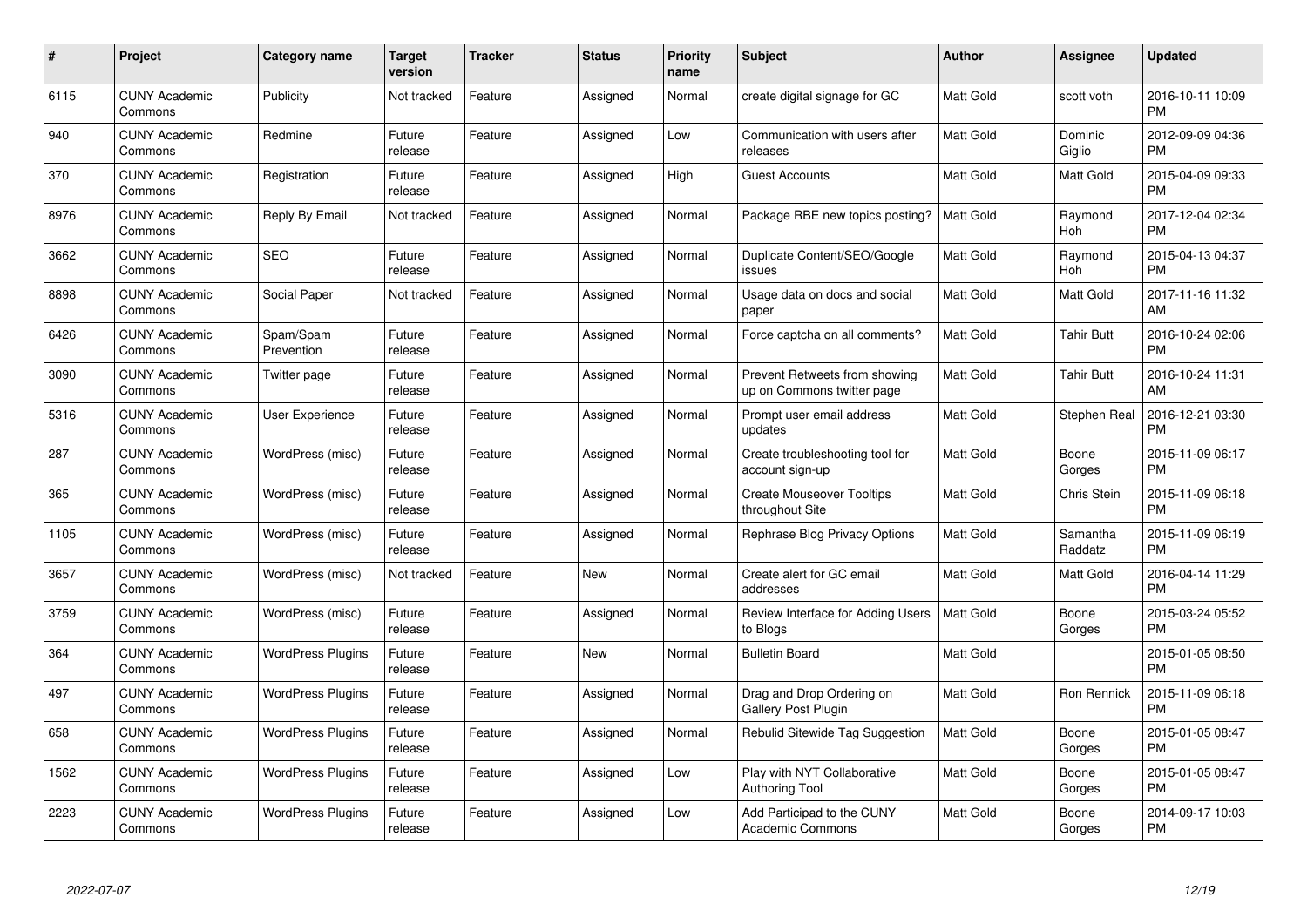| #     | Project                         | <b>Category name</b>     | <b>Target</b><br>version | <b>Tracker</b> | <b>Status</b>        | Priority<br>name | <b>Subject</b>                                                                                                                               | <b>Author</b>             | <b>Assignee</b>     | <b>Updated</b>                |
|-------|---------------------------------|--------------------------|--------------------------|----------------|----------------------|------------------|----------------------------------------------------------------------------------------------------------------------------------------------|---------------------------|---------------------|-------------------------------|
| 9947  | <b>CUNY Academic</b><br>Commons | <b>WordPress Plugins</b> | Future<br>release        | Feature        | Reporter<br>Feedback | Normal           | Install H5P quiz plugin                                                                                                                      | <b>Matt Gold</b>          | Boone<br>Gorges     | 2018-09-11 11:01<br>AM        |
| 412   | <b>CUNY Academic</b><br>Commons | <b>WordPress Themes</b>  | Future<br>release        | Feature        | Assigned             | Normal           | <b>Featured Themes</b>                                                                                                                       | <b>Matt Gold</b>          | Dominic<br>Giglio   | 2015-01-05 08:44<br><b>PM</b> |
| 481   | <b>CUNY Academic</b><br>Commons | Groups (misc)            | Future<br>release        | Feature        | Assigned             | Normal           | ability to archive inactive groups<br>and blogs                                                                                              | Michael Mandiberg         | Samantha<br>Raddatz | 2015-11-09 05:56<br><b>PM</b> |
| 9908  | <b>CUNY Academic</b><br>Commons |                          | Not tracked              | Feature        | New                  | Normal           | Is it possible to send email<br>updates to users (or an email<br>address not on the list) for only a<br>single page AFTER being<br>prompted? | <b>Michael Shields</b>    | scott voth          | 2018-06-11 01:34<br><b>PM</b> |
| 3458  | <b>CUNY Academic</b><br>Commons | Groups (misc)            | Future<br>release        | Feature        | Assigned             | Normal           | Filter Members of Group by<br>Campus                                                                                                         | Michael Smith             | Samantha<br>Raddatz | 2014-09-26 08:32<br><b>PM</b> |
| 2754  | <b>CUNY Academic</b><br>Commons | Design                   | Future<br>release        | Feature        | Assigned             | Normal           | Determine strategy for CAC logo<br>handling in top header                                                                                    | Micki Kaufman             | Chris Stein         | 2015-01-05 08:53<br><b>PM</b> |
| 2753  | <b>CUNY Academic</b><br>Commons | <b>Public Portfolio</b>  | Future<br>release        | Feature        | <b>New</b>           | Normal           | Create actual actual tagification in<br>academic interests and other fields                                                                  | Micki Kaufman             | Boone<br>Gorges     | 2015-01-05 08:52<br><b>PM</b> |
| 3475  | <b>CUNY Academic</b><br>Commons | Events                   | Future<br>release        | Feature        | Assigned             | Normal           | Request to add plugin to<br>streamline room<br>booking/appointment booking                                                                   | Naomi Barrettara          | Boone<br>Gorges     | 2014-12-01 05:14<br>PM        |
| 16290 | <b>CUNY Academic</b><br>Commons |                          |                          | Feature        | Reporter<br>Feedback | Normal           | Add Table Of Contents Block<br>plug-in                                                                                                       | Raffi<br>Khatchadourian   |                     | 2022-06-24 10:26<br>AM        |
| 9420  | <b>CUNY Academic</b><br>Commons | cuny.is                  | Not tracked              | Feature        | New                  | Normal           | Request for http://cuny.is/streams                                                                                                           | l Raffi<br>Khatchadourian | Marilyn<br>Weber    | 2018-04-02 10:08<br>AM        |
| 11077 | <b>CUNY Academic</b><br>Commons | Events                   | Not tracked              | Feature        | Reporter<br>Feedback | Normal           | Show event category description<br>in event list view                                                                                        | Raffi<br>Khatchadourian   |                     | 2019-02-12 10:38<br><b>PM</b> |
| 8498  | <b>CUNY Academic</b><br>Commons | <b>WordPress Plugins</b> | Future<br>release        | Feature        | New                  | Low              | <b>Gravity Forms Email Users</b>                                                                                                             | Raffi<br>Khatchadourian   | Matt Gold           | 2017-10-13 12:58<br><b>PM</b> |
| 16314 | <b>CUNY Academic</b><br>Commons | <b>WordPress Plugins</b> |                          | Feature        | New                  | Normal           | Install Multicollab plug-in?                                                                                                                 | Raffi<br>Khatchadourian   |                     | 2022-06-29 03:44<br><b>PM</b> |
| 58    | <b>CUNY Academic</b><br>Commons | BuddyPress (misc)        | Future<br>release        | Feature        | Assigned             | Low              | Make member search sortable by<br>last name                                                                                                  | Roberta Brody             | Boone<br>Gorges     | 2010-08-26 02:38<br><b>PM</b> |
| 585   | <b>CUNY Academic</b><br>Commons | Group Forums             | Future<br>release        | Feature        | Assigned             | Normal           | Merge Forum Topics                                                                                                                           | Sarah Morgano             | Boone<br>Gorges     | 2011-07-06 04:11<br><b>PM</b> |
| 1888  | <b>CUNY Academic</b><br>Commons | Home Page                | Future<br>release        | Feature        | Assigned             | Normal           | Refactor BP MPO Activity Filter to<br>support proper pagination                                                                              | Sarah Morgano             | Boone<br>Gorges     | 2014-05-01 07:11<br><b>PM</b> |
| 14394 | <b>CUNY Academic</b><br>Commons |                          | Not tracked              | Feature        | New                  | Normal           | Commons News Site - redesign                                                                                                                 | scott voth                | scott voth          | 2021-09-14 10:46<br>AM        |
| 519   | <b>CUNY Academic</b><br>Commons | <b>BuddyPress Docs</b>   | Future<br>release        | Feature        | Assigned             | Low              | TOC for individual docs - for new<br>BP "wiki-like" plugin                                                                                   | scott voth                | Boone<br>Gorges     | 2015-11-09 05:54<br>PM        |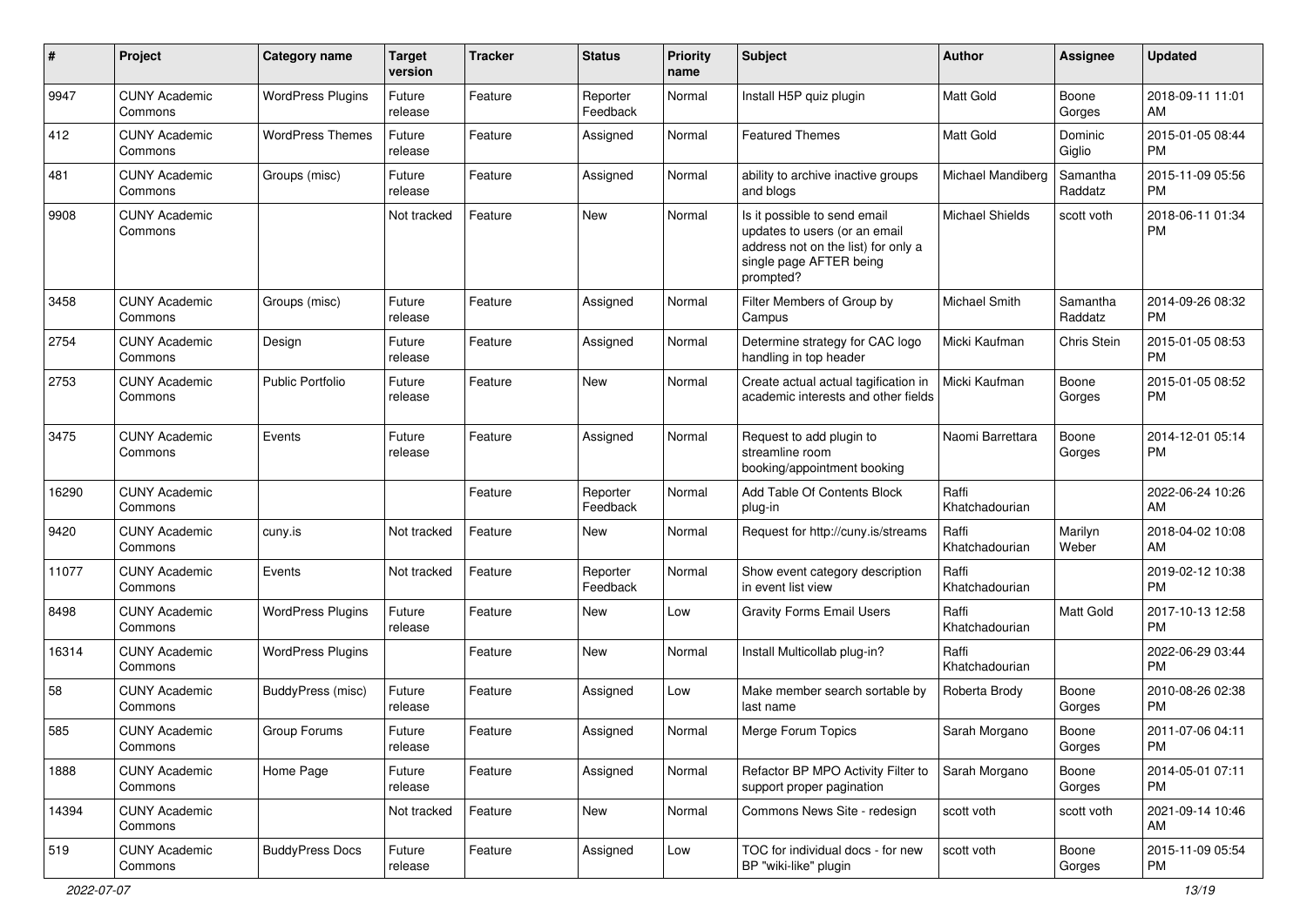| #     | Project                         | Category name            | <b>Target</b><br>version | <b>Tracker</b> | <b>Status</b>        | Priority<br>name | <b>Subject</b>                                                                      | Author            | Assignee            | <b>Updated</b>                |
|-------|---------------------------------|--------------------------|--------------------------|----------------|----------------------|------------------|-------------------------------------------------------------------------------------|-------------------|---------------------|-------------------------------|
| 10226 | <b>CUNY Academic</b><br>Commons | Courses                  | Future<br>release        | Feature        | <b>New</b>           | Normal           | Add "My Courses" to drop down<br>list                                               | scott voth        | Boone<br>Gorges     | 2021-11-19 12:42<br><b>PM</b> |
| 11531 | <b>CUNY Academic</b><br>Commons | Events                   | Future<br>release        | Feature        | <b>New</b>           | Normal           | Main Events calendar should<br>include non-public events that user<br>has access to | scott voth        | Boone<br>Gorges     | 2019-06-11 10:00<br>AM        |
| 10354 | <b>CUNY Academic</b><br>Commons | <b>Public Portfolio</b>  | Future<br>release        | Feature        | <b>New</b>           | Normal           | Opt out of Having a Profile Page                                                    | scott voth        | Chris Stein         | 2020-05-12 10:43<br>AM        |
| 11860 | <b>CUNY Academic</b><br>Commons | Registration             | Future<br>release        | Feature        | <b>New</b>           | Normal           | <b>Ensure Students Are Aware They</b><br>Can Use Aliases At Registration            | scott voth        |                     | 2019-09-24 08:46<br>AM        |
| 10368 | <b>CUNY Academic</b><br>Commons |                          | Future<br>release        | Feature        | Assigned             | Normal           | Use ORCID data to populate<br>academic profile page                                 | Stephen Francoeur | Boone<br>Gorges     | 2018-09-25 01:53<br><b>PM</b> |
| 9643  | <b>CUNY Academic</b><br>Commons | Publicity                | Not tracked              | Feature        | New                  | Normal           | Create a page on the Commons<br>for logos etc.                                      | Stephen Real      | Stephen Real        | 2018-04-24 10:53<br>AM        |
| 5679  | <b>CUNY Academic</b><br>Commons | Analytics                | Not tracked              | Feature        | <b>New</b>           | Normal           | Logged In Users for GA                                                              | Valerie Townsend  | Valerie<br>Townsend | 2016-06-11 09:49<br>AM        |
| 11883 | <b>CUNY Academic</b><br>Commons | Help/Codex               | Not tracked              | Support        | <b>New</b>           | Normal           | Need Embedding Help Page<br>Update (Tableau)                                        | Anthony Wheeler   | scott voth          | 2019-09-24 08:49<br>AM        |
| 9729  | <b>CUNY Academic</b><br>Commons | <b>SEO</b>               | Not tracked              | Support        | <b>New</b>           | Normal           | 503 Errors showing on<br>newlaborforum.cuny.edu                                     | Diane Krauthamer  | Raymond<br>Hoh      | 2018-05-22 04:48<br><b>PM</b> |
| 12004 | <b>CUNY Academic</b><br>Commons |                          | Not tracked              | Support        | Reporter<br>Feedback | Normal           | Notifications for spam blog<br>comments                                             | Gina Cherry       | Raymond<br>Hoh      | 2019-11-01 12:05<br><b>PM</b> |
| 14842 | <b>CUNY Academic</b><br>Commons |                          | Not tracked              | Support        | Reporter<br>Feedback | Normal           | Question about widgets and block<br>editor                                          | Gina Cherry       |                     | 2021-10-06 03:01<br><b>PM</b> |
| 11545 | <b>CUNY Academic</b><br>Commons | <b>WordPress Plugins</b> | Not tracked              | Support        | New                  | Normal           | <b>Twitter searches in WordPress</b>                                                | Gina Cherry       | Matt Gold           | 2019-09-23 01:03<br><b>PM</b> |
| 12328 | <b>CUNY Academic</b><br>Commons |                          | Not tracked              | Support        | <b>New</b>           | Normal           | Sign up Code for Non-CUNY<br>Faculty                                                | Laurie Hurson     |                     | 2020-01-28 10:25<br>AM        |
| 12484 | <b>CUNY Academic</b><br>Commons |                          | Not tracked              | Support        | Reporter<br>Feedback | Normal           | Sign up Code for COIL Course<br>starting in March                                   | Laurie Hurson     | Matt Gold           | 2020-03-02 02:26<br><b>PM</b> |
| 14538 | <b>CUNY Academic</b><br>Commons |                          | Not tracked              | Support        | Reporter<br>Feedback | Normal           | <b>Weebly To Commons</b>                                                            | Laurie Hurson     |                     | 2021-09-14 10:47<br>AM        |
| 15176 | <b>CUNY Academic</b><br>Commons |                          | Not tracked              | Support        | Reporter<br>Feedback | Normal           | Archiving Q Writing & Old<br>Wordpress Sites on the Commons                         | Laurie Hurson     |                     | 2022-02-08 10:28<br>AM        |
| 2175  | <b>CUNY Academic</b><br>Commons | WordPress (misc)         | Not tracked              | Support        | Assigned             | Normal           | Subscibe 2 vs. Jetpack<br>subscription options                                      | local admin       | Matt Gold           | 2016-01-26 04:58<br><b>PM</b> |
| 9211  | <b>CUNY Academic</b><br>Commons | <b>WordPress Plugins</b> | Future<br>release        | Support        | Reporter<br>Feedback | Normal           | Auto-Role Setting in Forum Plugin<br>Causing Some Confusion                         | Luke Waltzer      | Boone<br>Gorges     | 2018-03-13 11:44<br>AM        |
| 8607  | <b>CUNY Academic</b><br>Commons |                          | Not tracked              | Support        | <b>New</b>           | Normal           | Paypal?                                                                             | Marilyn Weber     | Matt Gold           | 2018-05-15 01:37<br><b>PM</b> |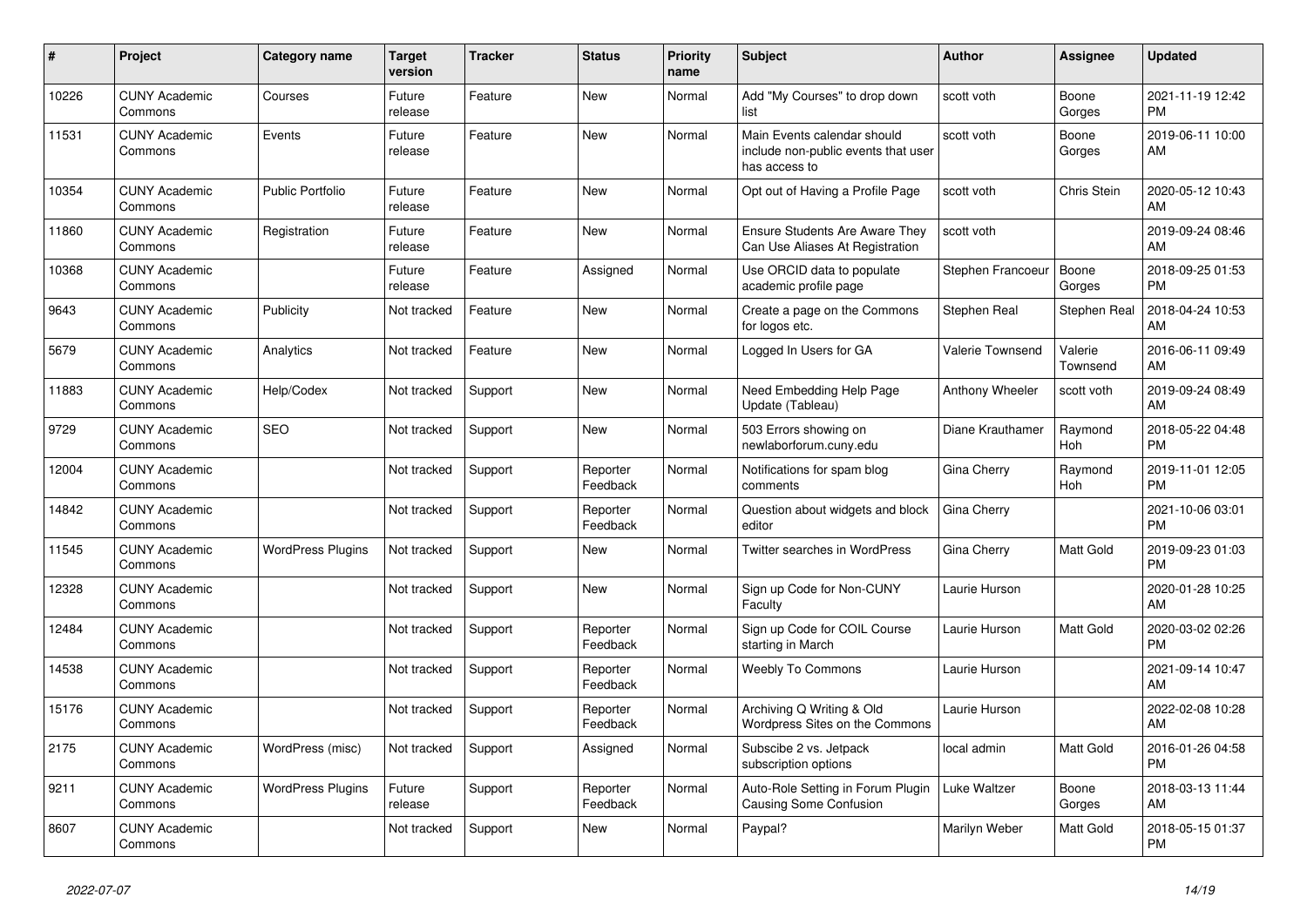| #     | Project                         | Category name | <b>Target</b><br>version | <b>Tracker</b> | <b>Status</b>        | Priority<br>name | <b>Subject</b>                                                    | <b>Author</b> | <b>Assignee</b> | <b>Updated</b>                |
|-------|---------------------------------|---------------|--------------------------|----------------|----------------------|------------------|-------------------------------------------------------------------|---------------|-----------------|-------------------------------|
| 9207  | <b>CUNY Academic</b><br>Commons |               | Future<br>release        | Support        | Reporter<br>Feedback | Normal           | display dashboards made in<br>Tableau?                            | Marilyn Weber | Boone<br>Gorges | 2018-04-10 10:42<br>AM        |
| 10657 | <b>CUNY Academic</b><br>Commons |               | Not tracked              | Support        | Reporter<br>Feedback | Normal           | child theme problems                                              | Marilyn Weber |                 | 2018-11-08 01:19<br><b>PM</b> |
| 11149 | <b>CUNY Academic</b><br>Commons |               | Not tracked              | Support        | Reporter<br>Feedback | Normal           | comments getting blocked                                          | Marilyn Weber | Raymond<br>Hoh  | 2019-03-26 11:40<br>AM        |
| 11509 | <b>CUNY Academic</b><br>Commons |               | Not tracked              | Support        | Reporter<br>Feedback | Normal           | deleted Page causing a Menu<br>problem?                           | Marilyn Weber |                 | 2019-06-04 09:54<br>AM        |
| 11519 | <b>CUNY Academic</b><br>Commons |               | Not tracked              | Support        | Assigned             | Normal           | comment option not appearing                                      | Marilyn Weber |                 | 2019-09-24 10:28<br>AM        |
| 11771 | <b>CUNY Academic</b><br>Commons |               | Not tracked              | Support        | Reporter<br>Feedback | Normal           | post displays in sections                                         | Marilyn Weber |                 | 2019-08-20 10:34<br>AM        |
| 11787 | <b>CUNY Academic</b><br>Commons |               | Not tracked              | Support        | Reporter<br>Feedback | Normal           | automated comments notifications<br>on ZenDesk                    | Marilyn Weber |                 | 2019-08-26 06:18<br><b>PM</b> |
| 11848 | <b>CUNY Academic</b><br>Commons |               | Not tracked              | Support        | Hold                 | Normal           | a Dean of Faculty wants to share a   Marilyn Weber<br>large file  |               |                 | 2019-09-24 08:44<br>AM        |
| 12352 | <b>CUNY Academic</b><br>Commons |               | Not tracked              | Support        | <b>New</b>           | Normal           | "posts list" page builder block<br>option                         | Marilyn Weber |                 | 2020-02-03 01:29<br><b>PM</b> |
| 13034 | <b>CUNY Academic</b><br>Commons |               | Not tracked              | Support        | Reporter<br>Feedback | Normal           | a site is asking people to join the<br>Commons to get a download  | Marilyn Weber |                 | 2020-07-12 07:23<br>AM        |
| 13255 | <b>CUNY Academic</b><br>Commons |               | Not tracked              | Support        | Reporter<br>Feedback | Normal           | Accessibility problems                                            | Marilyn Weber |                 | 2020-09-01 05:48<br><b>PM</b> |
| 13286 | <b>CUNY Academic</b><br>Commons |               | Not tracked              | Support        | <b>New</b>           | Normal           | problem connecting with<br>WordPress app                          | Marilyn Weber | Raymond<br>Hoh  | 2020-09-08 11:16<br>AM        |
| 14398 | <b>CUNY Academic</b><br>Commons |               | Not tracked              | Support        | Reporter<br>Feedback | Normal           | Events plug-in notification problem                               | Marilyn Weber |                 | 2021-05-11 11:21<br>AM        |
| 14784 | <b>CUNY Academic</b><br>Commons |               |                          | Support        | Reporter<br>Feedback | Normal           | User report of logo problem when<br>using Customizer theme        | Marilyn Weber |                 | 2021-09-17 10:25<br>AM        |
| 14900 | <b>CUNY Academic</b><br>Commons |               | Not tracked              | Support        | Reporter<br>Feedback | Normal           | previous theme?                                                   | Marilyn Weber |                 | 2021-10-25 10:31<br>AM        |
| 15045 | <b>CUNY Academic</b><br>Commons |               |                          | Support        | <b>New</b>           | Normal           | no result for KCeL in the search<br>box on the commons            | Marilyn Weber |                 | 2021-12-10 11:29<br>AM        |
| 15169 | <b>CUNY Academic</b><br>Commons |               | 2.0.3                    | Support        | Reporter<br>Feedback | Normal           | new Prelude website zipfiles for<br>custom theme and other files. | Marilyn Weber |                 | 2022-06-29 11:32<br>AM        |
| 15260 | <b>CUNY Academic</b><br>Commons |               |                          | Support        | Reporter<br>Feedback | Normal           | Diacritical markings   European<br><b>Stages</b>                  | Marilyn Weber |                 | 2022-02-04 08:16<br>AM        |
| 15370 | <b>CUNY Academic</b><br>Commons |               |                          | Support        | Reporter<br>Feedback | Normal           | All-in-One Event Calendar?                                        | Marilyn Weber |                 | 2022-02-17 11:03<br>AM        |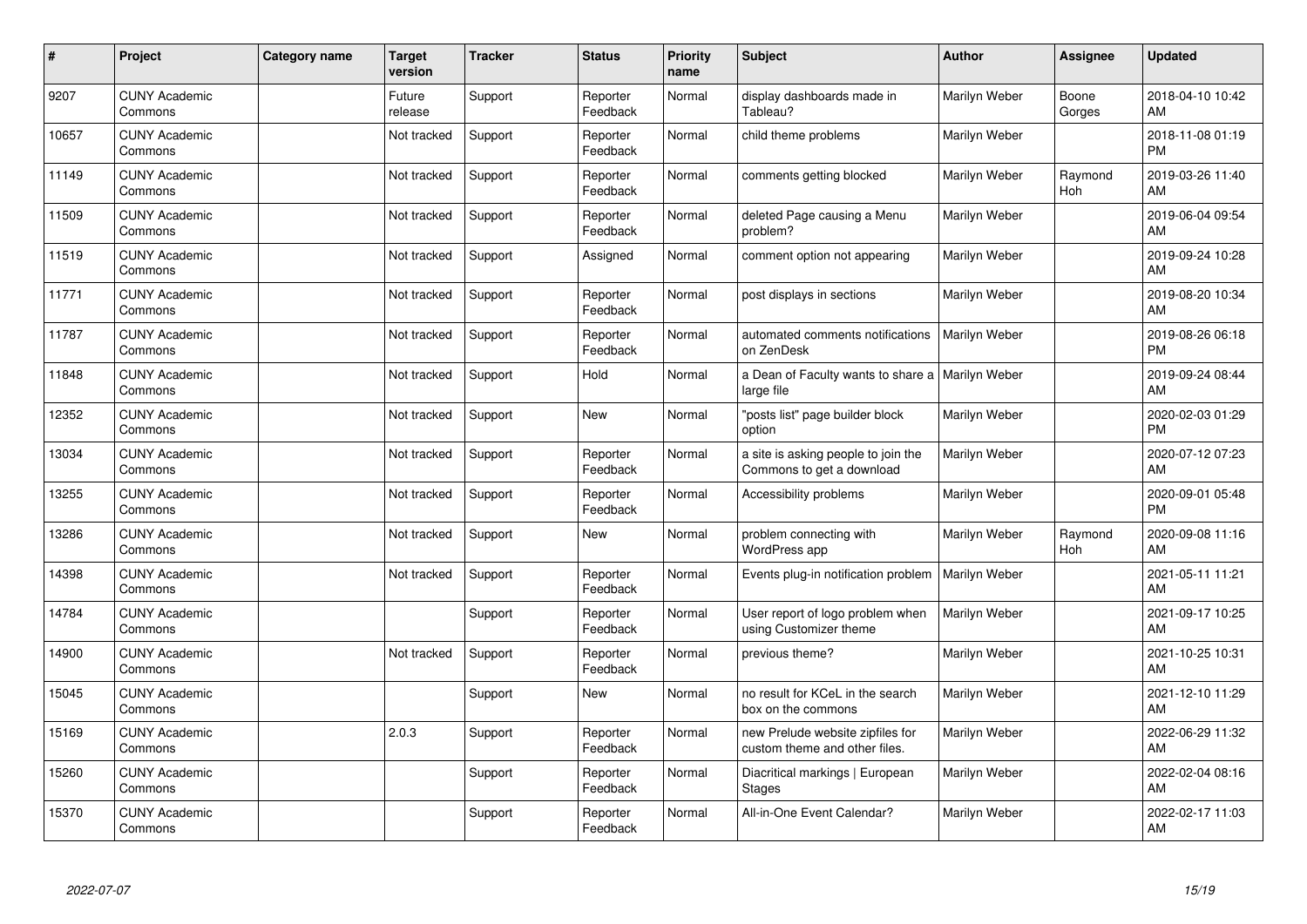| #     | Project                         | <b>Category name</b>      | <b>Target</b><br>version | <b>Tracker</b> | <b>Status</b>        | <b>Priority</b><br>name | <b>Subject</b>                                                                            | <b>Author</b>    | <b>Assignee</b>     | <b>Updated</b>                |
|-------|---------------------------------|---------------------------|--------------------------|----------------|----------------------|-------------------------|-------------------------------------------------------------------------------------------|------------------|---------------------|-------------------------------|
| 15565 | <b>CUNY Academic</b><br>Commons |                           |                          | Support        | <b>New</b>           | Normal                  | Events - send updates to an email<br>listserv                                             | Marilyn Weber    |                     | 2022-03-10 01:06<br><b>PM</b> |
| 15655 | <b>CUNY Academic</b><br>Commons |                           | 2.0.3                    | Support        | Reporter<br>Feedback | Normal                  | Event Aggregator plugin?                                                                  | Marilyn Weber    |                     | 2022-06-29 11:32<br>AM        |
| 15685 | <b>CUNY Academic</b><br>Commons |                           |                          | Support        | New                  | High                    | problem with chrome?                                                                      | Marilyn Weber    |                     | 2022-04-25 03:40<br><b>PM</b> |
| 15816 | <b>CUNY Academic</b><br>Commons |                           | Not tracked              | Support        | <b>New</b>           | Normal                  | slow loading at SPS                                                                       | Marilyn Weber    |                     | 2022-04-05 01:26<br><b>PM</b> |
| 16099 | <b>CUNY Academic</b><br>Commons |                           |                          | Support        | Reporter<br>Feedback | Normal                  | request for Newsletter Glue                                                               | Marilyn Weber    |                     | 2022-05-13 12:14<br><b>PM</b> |
| 16110 | <b>CUNY Academic</b><br>Commons |                           |                          | Support        | Reporter<br>Feedback | Normal                  | remove Creative Commons<br>license from pages?                                            | Marilyn Weber    | Raymond<br>Hoh      | 2022-05-17 06:11<br><b>PM</b> |
| 12350 | <b>CUNY Academic</b><br>Commons | <b>Blogs (BuddyPress)</b> | Not tracked              | Support        | Reporter<br>Feedback | Normal                  | URL creation problem                                                                      | Marilyn Weber    |                     | 2020-02-03 11:27<br>AM        |
| 12382 | <b>CUNY Academic</b><br>Commons | Membership                | Not tracked              | Support        | New                  | Normal                  | Email request change                                                                      | Marilyn Weber    | Marilyn<br>Weber    | 2020-02-06 12:56<br><b>PM</b> |
| 10273 | <b>CUNY Academic</b><br>Commons | Registration              | Not tracked              | Support        | Reporter<br>Feedback | Normal                  | users combining CF and campus<br>address                                                  | Marilyn Weber    |                     | 2019-09-18 10:58<br>AM        |
| 13975 | <b>CUNY Academic</b><br>Commons | Social Paper              | Not tracked              | Support        | Reporter<br>Feedback | Normal                  | can't approve comments on Social<br>Paper paper                                           | Marilyn Weber    |                     | 2021-02-12 09:33<br>AM        |
| 14074 | <b>CUNY Academic</b><br>Commons | WordPress (misc)          | Not tracked              | Support        | Reporter<br>Feedback | Normal                  | page password protection problem                                                          | Marilyn Weber    |                     | 2021-03-02 11:03<br>AM        |
| 12741 | <b>CUNY Academic</b><br>Commons | <b>WordPress Plugins</b>  | Not tracked              | Support        | Reporter<br>Feedback | Normal                  | Tableau Public Viz Block                                                                  | Marilyn Weber    | Raymond<br>Hoh      | 2020-05-12 11:00<br>AM        |
| 14911 | <b>CUNY Academic</b><br>Commons | <b>WordPress Themes</b>   | Not tracked              | Support        | <b>New</b>           | Normal                  | Twentytwentyone theme                                                                     | Marilyn Weber    |                     | 2021-10-28 10:37<br>AM        |
| 4070  | <b>CUNY Academic</b><br>Commons | Analytics                 | Not tracked              | Support        | Assigned             | Normal                  | Request for JITP site analytics                                                           | <b>Matt Gold</b> | Seth Persons        | 2016-02-23 03:09<br><b>PM</b> |
| 9941  | <b>CUNY Academic</b><br>Commons | Wiki                      | Not tracked              | Support        | Assigned             | Normal                  | Wiki functionality                                                                        | <b>Matt Gold</b> | Boone<br>Gorges     | 2018-06-26 10:57<br>AM        |
| 636   | <b>CUNY Academic</b><br>Commons | WordPress (misc)          | Not tracked              | Support        | Assigned             | Normal                  | Create Lynda.com-like Table of<br>Contents for Prospective Tutorial<br><b>Screencasts</b> | <b>Matt Gold</b> | scott voth          | 2016-02-23 03:12<br><b>PM</b> |
| 4986  | <b>CUNY Academic</b><br>Commons | ZenDesk                   | Not tracked              | Support        | Assigned             | Normal                  | Prepare documentation for<br>Zendesk re web widget                                        | Matt Gold        | Samantha<br>Raddatz | 2016-02-25 03:09<br><b>PM</b> |
| 11449 | <b>CUNY Academic</b><br>Commons | WordPress - Media         | Not tracked              | Support        | Reporter<br>Feedback | Normal                  | Cloning Media Library for JITP<br>from Staging to Production Site                         | Patrick DeDauw   | Boone<br>Gorges     | 2019-05-13 12:00<br><b>PM</b> |
| 14983 | <b>CUNY Academic</b><br>Commons | WordPress (misc)          | Not tracked              | Support        | Reporter<br>Feedback | Normal                  | "Read More" tag not working                                                               | Rebecca Krisel   | Raymond<br>Hoh      | 2021-11-23 01:17<br><b>PM</b> |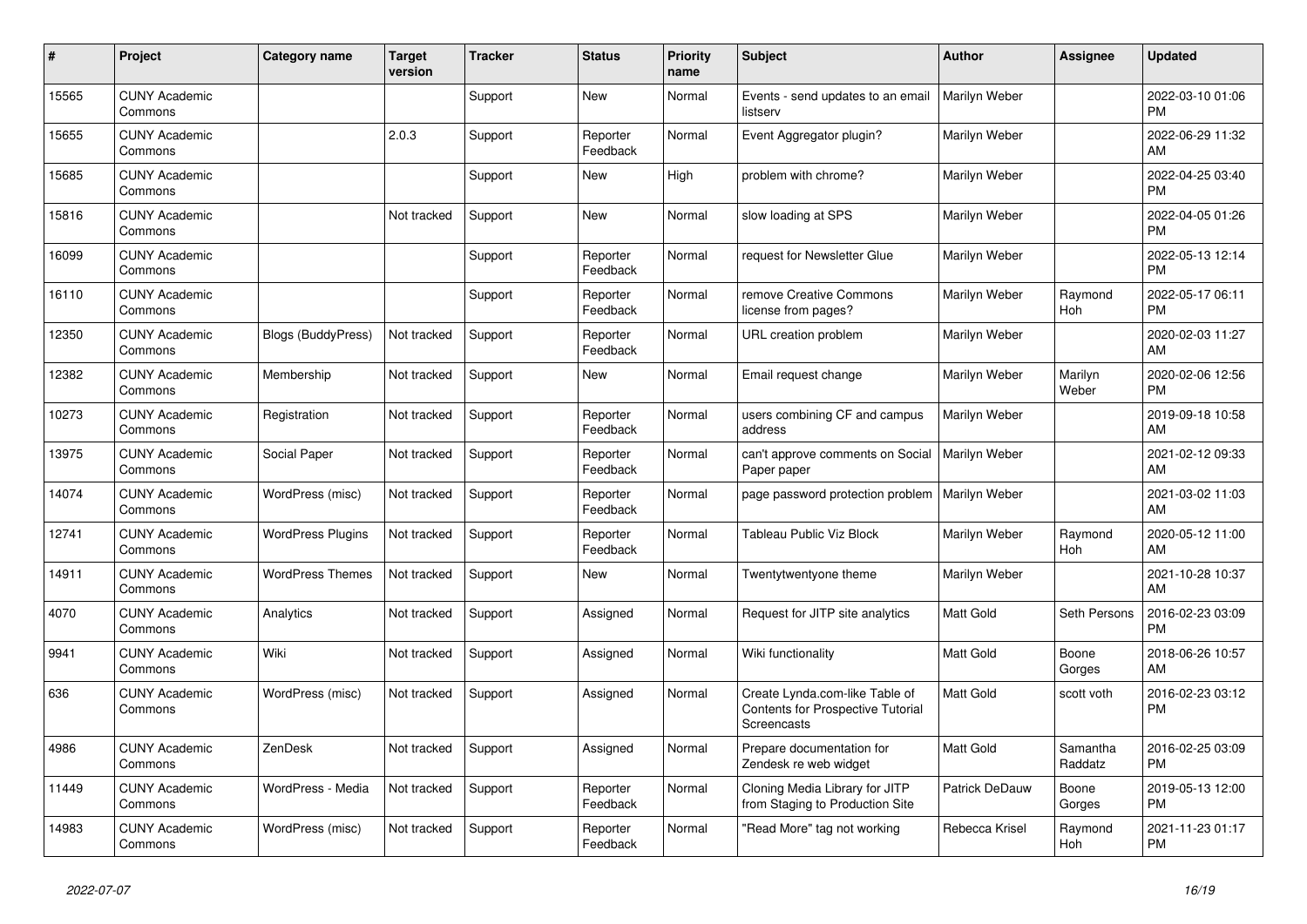| #     | Project                         | <b>Category name</b>     | <b>Target</b><br>version | <b>Tracker</b> | <b>Status</b>        | <b>Priority</b><br>name | <b>Subject</b>                                                      | <b>Author</b>    | <b>Assignee</b>    | <b>Updated</b>                |
|-------|---------------------------------|--------------------------|--------------------------|----------------|----------------------|-------------------------|---------------------------------------------------------------------|------------------|--------------------|-------------------------------|
| 5826  | <b>CUNY Academic</b><br>Commons | <b>WordPress Plugins</b> | Future<br>release        | Support        | Reporter<br>Feedback | Normal                  | <b>Remove Subscription Options</b><br>plugin from directory         | Sarah Morgano    | Sarah<br>Morgano   | 2016-10-21 04:14<br><b>PM</b> |
| 10839 | <b>CUNY Academic</b><br>Commons | About page               | Not tracked              | Support        | New                  | Normal                  | <b>Mission Statement Needs</b><br>Revision                          | scott voth       | Matt Gold          | 2018-12-26 10:58<br>AM        |
| 14994 | <b>CUNY Academic</b><br>Commons | cdev.gc.cuny.edu         | Not tracked              | Support        | In Progress          | Normal                  | Clear Cache on CDEV                                                 | scott voth       | Raymond<br>Hoh     | 2021-12-07 03:51<br><b>PM</b> |
| 10982 | <b>CUNY Academic</b><br>Commons | Domain Mapping           | Not tracked              | Support        | Reporter<br>Feedback | Normal                  | <b>CNAME</b> question                                               | scott voth       |                    | 2019-01-22 04:29<br><b>PM</b> |
| 11493 | <b>CUNY Academic</b><br>Commons | Domain Mapping           | Not tracked              | Support        | Reporter<br>Feedback | Normal                  | Domain Mapping Request - Talia<br>Schaffer                          | scott voth       | Matt Gold          | 2019-08-06 08:39<br>AM        |
| 11496 | <b>CUNY Academic</b><br>Commons | <b>Public Portfolio</b>  | 1.15.2                   | Support        | <b>New</b>           | Normal                  | Replace Twitter Icon on Member<br>Portfolio page                    | scott voth       | Boone<br>Gorges    | 2019-06-06 01:03<br><b>PM</b> |
| 12247 | <b>CUNY Academic</b><br>Commons | Publicity                | Not tracked              | Support        | New                  | Normal                  | <b>Screenshot of First Commons</b><br>Homepage                      | scott voth       | scott voth         | 2020-01-14 12:08<br><b>PM</b> |
| 11386 | <b>CUNY Academic</b><br>Commons | WordPress - Media        | Not tracked              | Support        | Reporter<br>Feedback | Normal                  | disappearing images                                                 | scott voth       | Boone<br>Gorges    | 2019-05-14 10:32<br>AM        |
| 15767 | <b>CUNY Academic</b><br>Commons | WordPress (misc)         |                          | Support        | New                  | Normal                  | Site loading slowly                                                 | scott voth       | Boone<br>Gorges    | 2022-04-04 08:56<br><b>PM</b> |
| 11788 | <b>CUNY Academic</b><br>Commons | <b>WordPress Plugins</b> | Future<br>release        | Support        | Reporter<br>Feedback | Normal                  | Plugin Request - Browse Aloud                                       | scott voth       |                    | 2019-09-24 08:42<br>AM        |
| 13946 | <b>CUNY Academic</b><br>Commons | <b>WordPress Plugins</b> | 2.1.0                    | Support        | Assigned             | Normal                  | <b>Custom Embed handler For</b><br>OneDrive files                   | scott voth       | Raymond<br>Hoh     | 2022-05-26 10:46<br>AM        |
| 3492  | <b>CUNY Academic</b><br>Commons | <b>WordPress Themes</b>  | Future<br>release        | Support        | Assigned             | Normal                  | Add CBOX theme to the<br>Commons                                    | scott voth       | Raymond<br>Hoh     | 2014-10-08 05:55<br><b>PM</b> |
| 11624 | <b>CUNY Academic</b><br>Commons | WordPress (misc)         | Not tracked              | Support        | New                  | Normal                  | Change pages into posts or swap<br>database for a Commons site?     | Stephen Klein    | Raymond<br>Hoh     | 2019-07-09 11:04<br>AM        |
| 2666  | <b>CUNY Academic</b><br>Commons | About page               | Not tracked              | Documentation  | Assigned             | Normal                  | <b>Update About Text</b>                                            | Chris Stein      | Luke Waltzer       | 2016-03-04 11:19<br>AM        |
| 3565  | <b>CUNY Academic</b><br>Commons | My Commons               | Not tracked              | Documentation  | New                  | Normal                  | Load Newest inconsistencies                                         | Chris Stein      | scott voth         | 2015-11-09 01:16<br><b>PM</b> |
| 3524  | <b>CUNY Academic</b><br>Commons | Documentation            | Not tracked              | Documentation  | Assigned             | Normal                  | Post describing all you can do<br>when starting up a new blog/group | <b>Matt Gold</b> | scott voth         | 2014-10-04 12:56<br><b>PM</b> |
| 8666  | <b>CUNY Academic</b><br>Commons | Teaching                 | Not tracked              | Documentation  | Assigned             | Normal                  | Create Teaching on the Commons<br>Resource Page                     | Matt Gold        | Laurie Hurson      | 2019-09-23 03:16<br><b>PM</b> |
| 12392 | <b>CUNY Academic</b><br>Commons | Help/Codex               | Not tracked              | Documentation  | New                  | Normal                  | <b>Updates to Common Commons</b><br>Questions on Help Page          | scott voth       | Margaret<br>Galvan | 2020-02-11 10:53<br>AM        |
| 9015  | <b>CUNY Academic</b><br>Commons | Groups (misc)            | Not tracked              | Outreach       | Assigned             | Normal                  | Email group admins the email<br>addresses of their groups           | <b>Matt Gold</b> | Matt Gold          | 2018-01-02 09:54<br>AM        |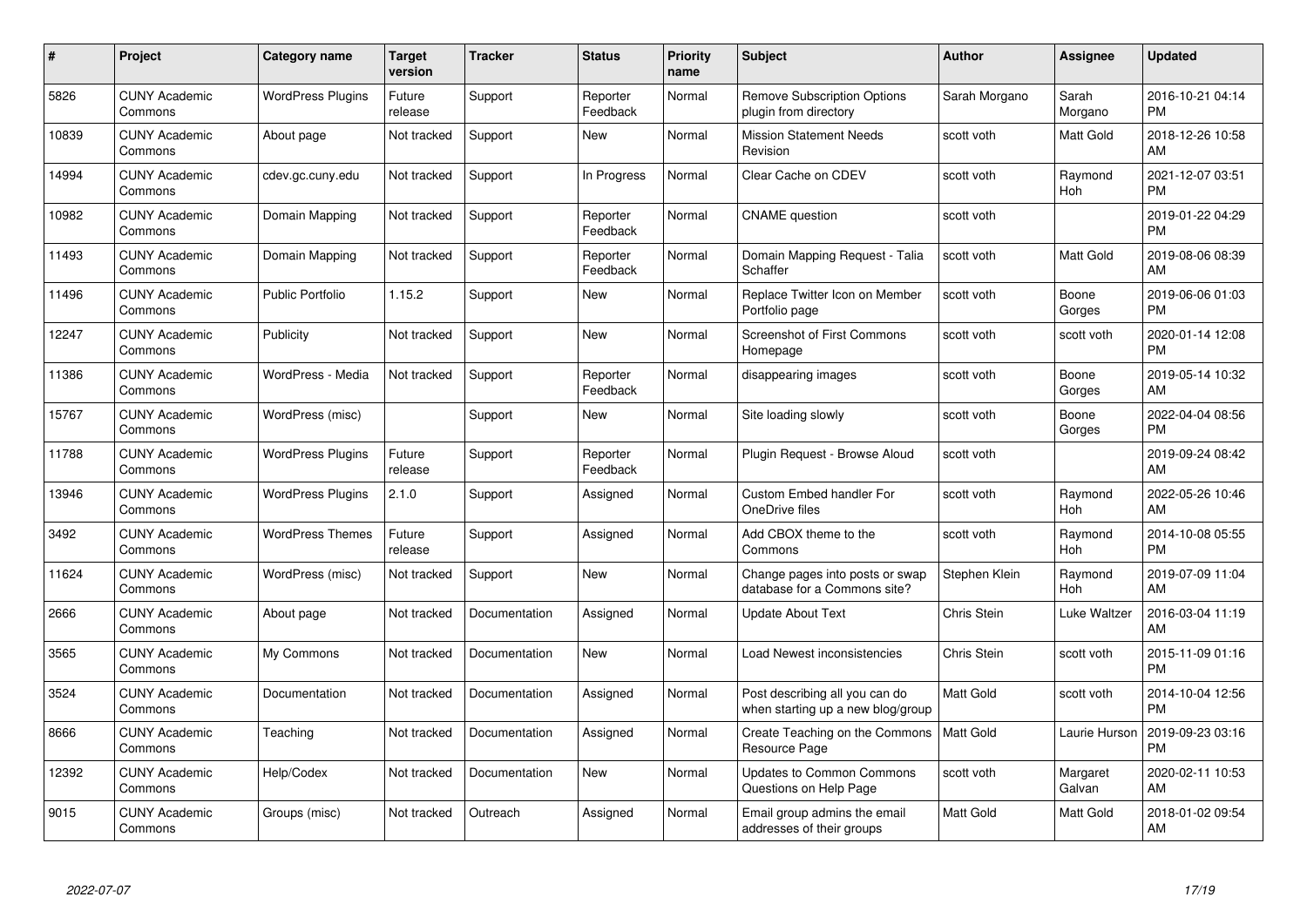| #     | <b>Project</b>                  | <b>Category name</b>        | <b>Target</b><br>version | <b>Tracker</b> | <b>Status</b>        | <b>Priority</b><br>name | <b>Subject</b>                                                                       | <b>Author</b>    | Assignee            | <b>Updated</b>                |
|-------|---------------------------------|-----------------------------|--------------------------|----------------|----------------------|-------------------------|--------------------------------------------------------------------------------------|------------------|---------------------|-------------------------------|
| 3369  | <b>CUNY Academic</b><br>Commons | Reply By Email              | Not tracked              | Outreach       | Hold                 | Normal                  | Release reply by email to WP<br>plugin directory                                     | <b>Matt Gold</b> | Raymond<br>Hoh      | 2016-03-01 12:46<br><b>PM</b> |
| 14475 | <b>CUNY Academic</b><br>Commons |                             | Not tracked              | Publicity      | New                  | Normal                  | OER Showcase Page                                                                    | Laurie Hurson    | Laurie Hurson       | 2021-09-14 10:46<br>AM        |
| 14504 | <b>CUNY Academic</b><br>Commons |                             | Not tracked              | Publicity      | Reporter<br>Feedback | Normal                  | Adding showcases to home page<br>menu                                                | Laurie Hurson    | Boone<br>Gorges     | 2022-01-19 03:26<br><b>PM</b> |
| 2612  | <b>CUNY Academic</b><br>Commons |                             | Not tracked              | Publicity      | Assigned             | Normal                  | Pinterest site for the Commons                                                       | local admin      | Sarah<br>Morgano    | 2016-03-04 11:19<br>AM        |
| 6014  | <b>CUNY Academic</b><br>Commons | Publicity                   | Future<br>release        | Publicity      | Reporter<br>Feedback | Normal                  | Google search listing                                                                | <b>Matt Gold</b> | Boone<br>Gorges     | 2016-09-21 03:48<br><b>PM</b> |
| 3506  | <b>CUNY Academic</b><br>Commons | Publicity                   | 1.7                      | Publicity      | New                  | Normal                  | Prepare 1.7 email messaging                                                          | Micki Kaufman    | Micki<br>Kaufman    | 2014-10-01 12:36<br><b>PM</b> |
| 3509  | <b>CUNY Academic</b><br>Commons | Publicity                   | 1.7                      | Publicity      | <b>New</b>           | Normal                  | Create 1.7 digital signage imagery                                                   | Micki Kaufman    | Marilyn<br>Weber    | 2014-10-01 12:40<br><b>PM</b> |
| 3510  | <b>CUNY Academic</b><br>Commons | Publicity                   | 1.7                      | Publicity      | Assigned             | Normal                  | Post on the News Blog re: 'My<br>Commons'                                            | Micki Kaufman    | Sarah<br>Morgano    | 2014-10-15 11:18<br>AM        |
| 3511  | <b>CUNY Academic</b><br>Commons | Publicity                   | 1.7                      | Publicity      | Assigned             | Normal                  | Social media for 1.7                                                                 | Micki Kaufman    | Sarah<br>Morgano    | 2014-10-14 03:32<br><b>PM</b> |
| 6665  | <b>CUNY Academic</b><br>Commons |                             | Not tracked              | Publicity      | New                  | Normal                  | Dead Link in 1.10 announcement<br>post                                               | Paige Dupont     | Stephen Real        | 2016-12-01 03:11<br><b>PM</b> |
| 5298  | <b>CUNY Academic</b><br>Commons |                             | Not tracked              | Publicity      | <b>New</b>           | Normal                  | Survey Pop-Up Text                                                                   | Samantha Raddatz | Samantha<br>Raddatz | 2016-03-22 12:27<br><b>PM</b> |
| 11393 | <b>CUNY Academic</b><br>Commons |                             | Not tracked              | Publicity      | New                  | Normal                  | After 1.15 release, ceate a hero<br>slide and post about adding a site<br>to a group | scott voth       | Patrick<br>Sweeney  | 2019-05-14 10:32<br>AM        |
| 10580 | <b>CUNY Academic</b><br>Commons | Information<br>Architecture | Future<br>release        | Design/UX      | <b>New</b>           | Normal                  | Primary nav item review                                                              | Boone Gorges     | Sara Cannon         | 2022-06-28 01:29<br><b>PM</b> |
| 860   | <b>CUNY Academic</b><br>Commons | Design                      | Future<br>release        | Design/UX      | Assigned             | Normal                  | <b>Standardize Button Treatment</b><br>Across the Commons                            | Chris Stein      | Chris Stein         | 2014-05-01 09:45<br>AM        |
| 3059  | <b>CUNY Academic</b><br>Commons | Group Forums                | Future<br>release        | Design/UX      | New                  | Normal                  | Forum Post Permissable Content<br><b>Explanatory Text</b>                            | Chris Stein      | Chris Stein         | 2015-04-02 11:27<br>AM        |
| 15210 | <b>CUNY Academic</b><br>Commons | Analytics                   | Not tracked              | Design/UX      | <b>New</b>           | Normal                  | Google Analytics improvements                                                        | Colin McDonald   | Boone<br>Gorges     | 2022-05-24 10:47<br>AM        |
| 11843 | <b>CUNY Academic</b><br>Commons | WordPress (misc)            | Future<br>release        | Design/UX      | <b>New</b>           | Normal                  | Tweaking the Gutenberg Editor<br>Interface                                           | Laurie Hurson    |                     | 2022-04-26 12:00<br><b>PM</b> |
| 7624  | <b>CUNY Academic</b><br>Commons | BuddyPress (misc)           | Future<br>release        | Design/UX      | New                  | Normal                  | <b>BP Notifications</b>                                                              | Luke Waltzer     | Paige Dupont        | 2017-02-08 10:43<br><b>PM</b> |
| 6392  | <b>CUNY Academic</b><br>Commons | Group Forums                | Future<br>release        | Design/UX      | Assigned             | Low                     | Composition/Preview Panes in<br>Forum Posts                                          | Luke Waltzer     | Paige Dupont        | 2016-10-21 04:26<br><b>PM</b> |